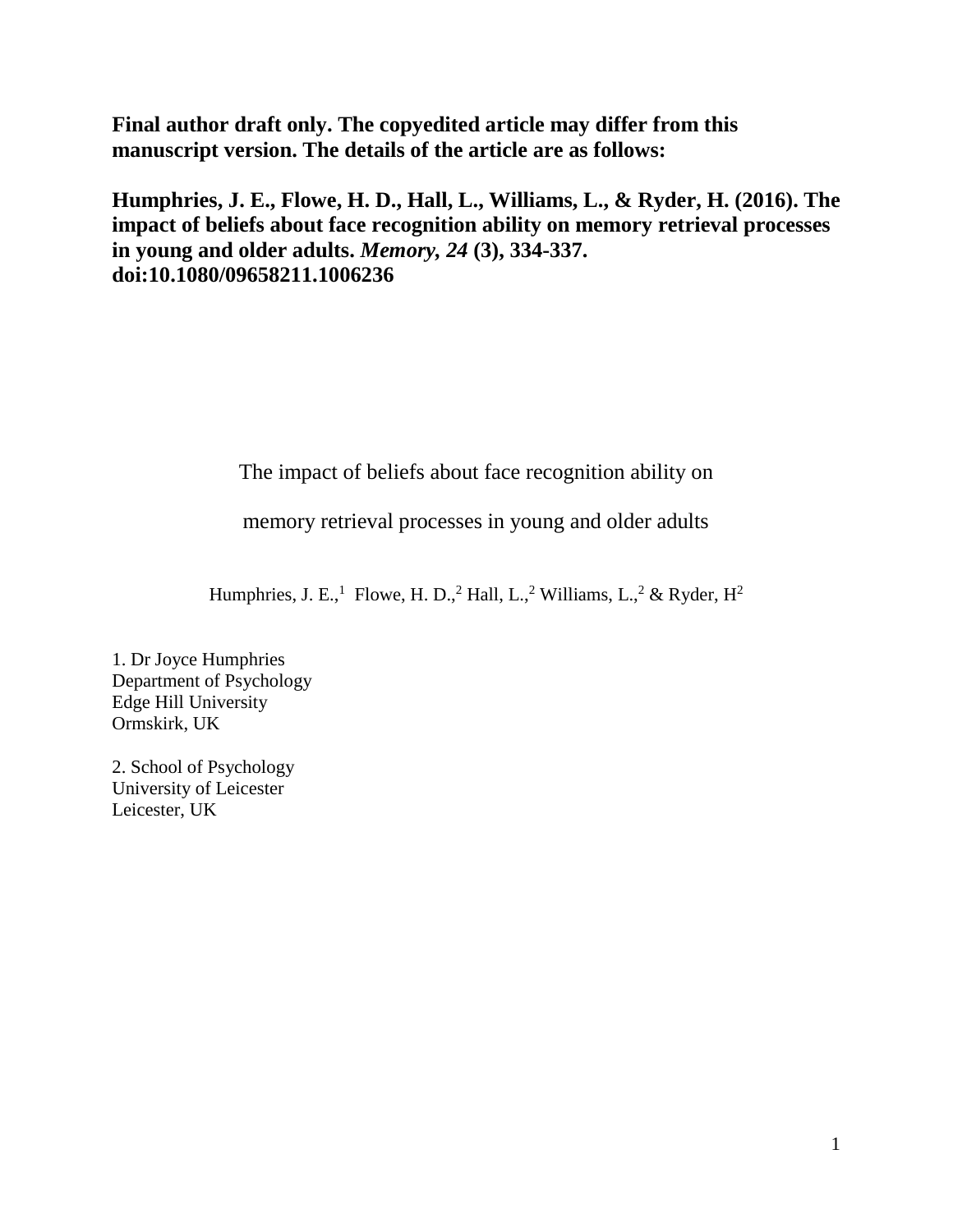#### Abstract

This study examined whether beliefs about face recognition ability differentially influence memory retrieval in older compared to young adults. Participants evaluated their ability to recognize faces and were also given information about their ability to perceive and recognize faces. The information was ostensibly based on an objective measure of their ability, but in actuality, participants had been randomly assigned the information they received (high ability, low ability, or no information control). Following this information, face recognition accuracy for a set of previously studied faces was measured using a remember-know memory paradigm. Older adults rated their ability to recognize faces as poorer compared to young adults. Additionally, negative information about face recognition ability improved only older adults' ability to recognize a previously seen face. Older adults were also found to engage in more familiarity than item-specific processing than young adults, but information about their face recognition ability did not affect face processing style. The role that older adults' memory beliefs have in the meta-cognitive strategies they employ is discussed.

Keywords: aging, memory, face recognition, memory beliefs, response criteria.

[Acknowledgment] The authors would like to thank Professor Colin Tredoux for permitting us access to the University of Cape Town High Resolution Face Database.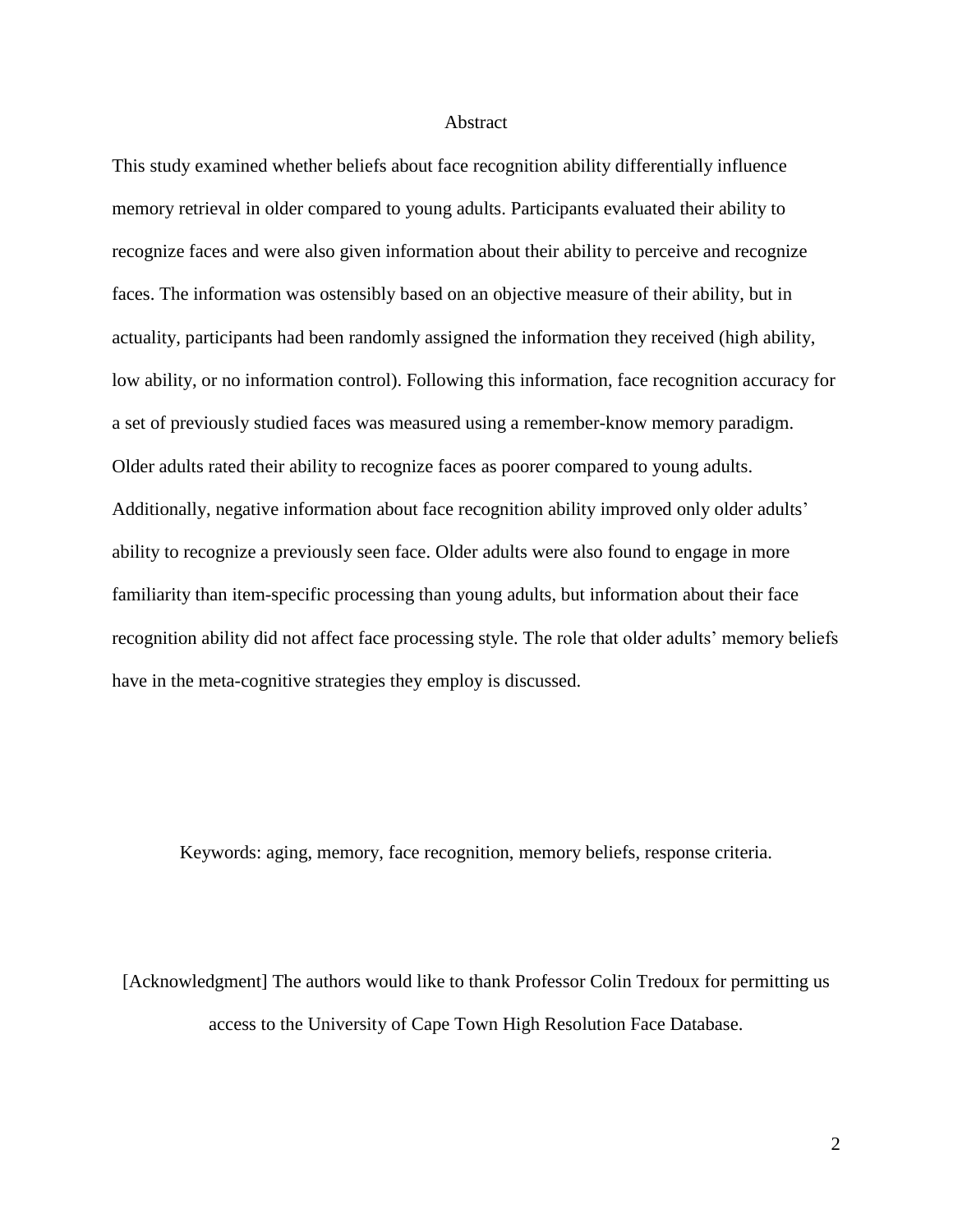The impact of beliefs about face recognition ability on memory retrieval processes in young and older adults

Research generally indicates that, as with other types of memory, such a verbal learning (e.g., Ozen, Skinner, & Fernandes, 2010), face recognition accuracy declines with age (e.g., Lamont, Stewart-Williams & Podd, 2005; Memon & Bartlett, 2002; Memon, Bartlett, Rose, & Gray, 2003; Memon & Gabbert, 2003; Memon, Hope, Bartlett & Bull, 2002; Rose, Bull & Vrij, 2003, 2005; Searcy, Bartlett, & Memon, 1999, 2000; Searcy, Bartlett, Memon & Swanson, 2001; Wilcock, Bull, & Vrij, 2005; Yarmey, Jones, & Rashid, 1984; though see Memon, Hope, & Bull, 2003). Declines in accuracy for healthy aging adults begin as early as age 50, and the onset of rapid decline begins at age 70 (Crook & Larrabee, 1992). Older compared to younger adults are more likely to respond to test faces on the basis of familiarity rather than on recollecting specific details about the context in which the face was studied (Edmonds, Glisky, Bartlett, & Rapcsak, 2011) and are less likely to remember that a face had a distinctive feature (Badham, Wade, Watts, Woods, & Maylor, 2012). Thus, older adults are less likely to encode and remember item–specific information about faces, which may account for why their face recognition accuracy is poorer compared to young adults.

Older adults' beliefs about their memory can also affect accuracy. Although stereotype threat (Steele, 1997; Steele, Spencer & Aronson, 2002) is not our central focus in this paper, much of the work about the effects of beliefs on memory in older adults has been carried out within this theoretical framework (e.g., Barber & Mather, 2013a, 2013b; Chasteen, Bhattacharyya, Horhota, Tam, & Hasher, 2005; Hess, Auman, Colcombe, & Rahhal, 2003; Hess & Hinson, 2006; Hess, Hinson, & Statham, 2004; Rahhal, Hasher, & Colcombe, 2001). According to the framework, people may feel threatened when their behavior has the potential to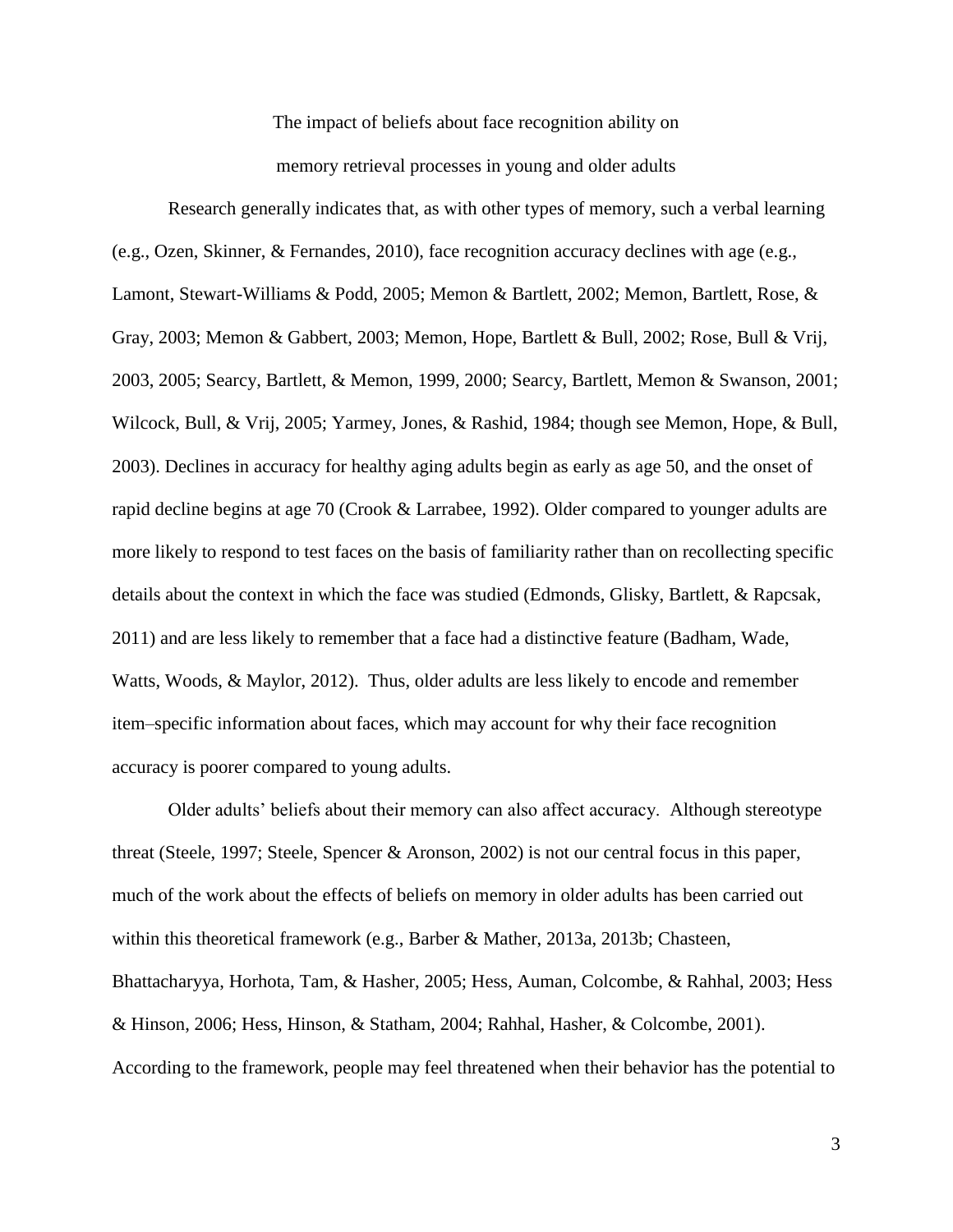confirm a negative stereotype about their in-group. Feelings of threat cause stress, which in turn detrimentally affects performance by consuming cognitive resources. To illustrate, Hess and colleagues (2009) found that older adults under conditions of stereotype threat had less accurate memories and tended to rely on general feelings of familiarity rather than item-specific information on a word memory test that had a response deadline compared to a nonthreat control condition. However, recent evidence indicates that stereotype threat can also reduce older adults' memory errors by inducing more conservative responding (e.g., Barber & Mather, 2013b). Stereotype threat effects are larger for people who value their memory (Hess et al., 2003), for people who internalize negative stereotypes about memory and aging (Levy, 1996; Levy & Langer, 1994; Levy & Leifheit-Limson, 2009; Levy, Zonderman, Slade & Ferrucci, 2011), and for people who are just entering older adulthood, which has been defined as the age range between 60 to 70 years (Hess & Hinson, 2006). Additionally, Meisner (2012) recently performed a meta-analysis of the literature and found that the effect of negative aging stereotypes on behavior (i.e., memory, psychomotor skills, physiology, social perceptions) was more than three times larger compared to positive aging stereotypes. He proposed that negative aging stereotypes are more influential compared to positive stereotypes because they are more ubiquitous (e.g., Cuddy, Norton, & Fiske, 2005; Levy, 2008; Levy & Banaji, 2002; Nelson, 2005) and chronically activated in older adults (e.g., Levy, 2003).

Older adults who believe that age-related memory decline is inevitable perform more poorly on cognitive tasks compared to their counterparts, even in the absence of a stereotype threat manipulation (e.g., Chasteen, et al., 2005; Rahhal, et al., 2001. A key factor appears to be whether older adults believe that they have control over their memory (Lachman, 1991). If older adults believe they have little control over their own memory, this can reduce their motivation to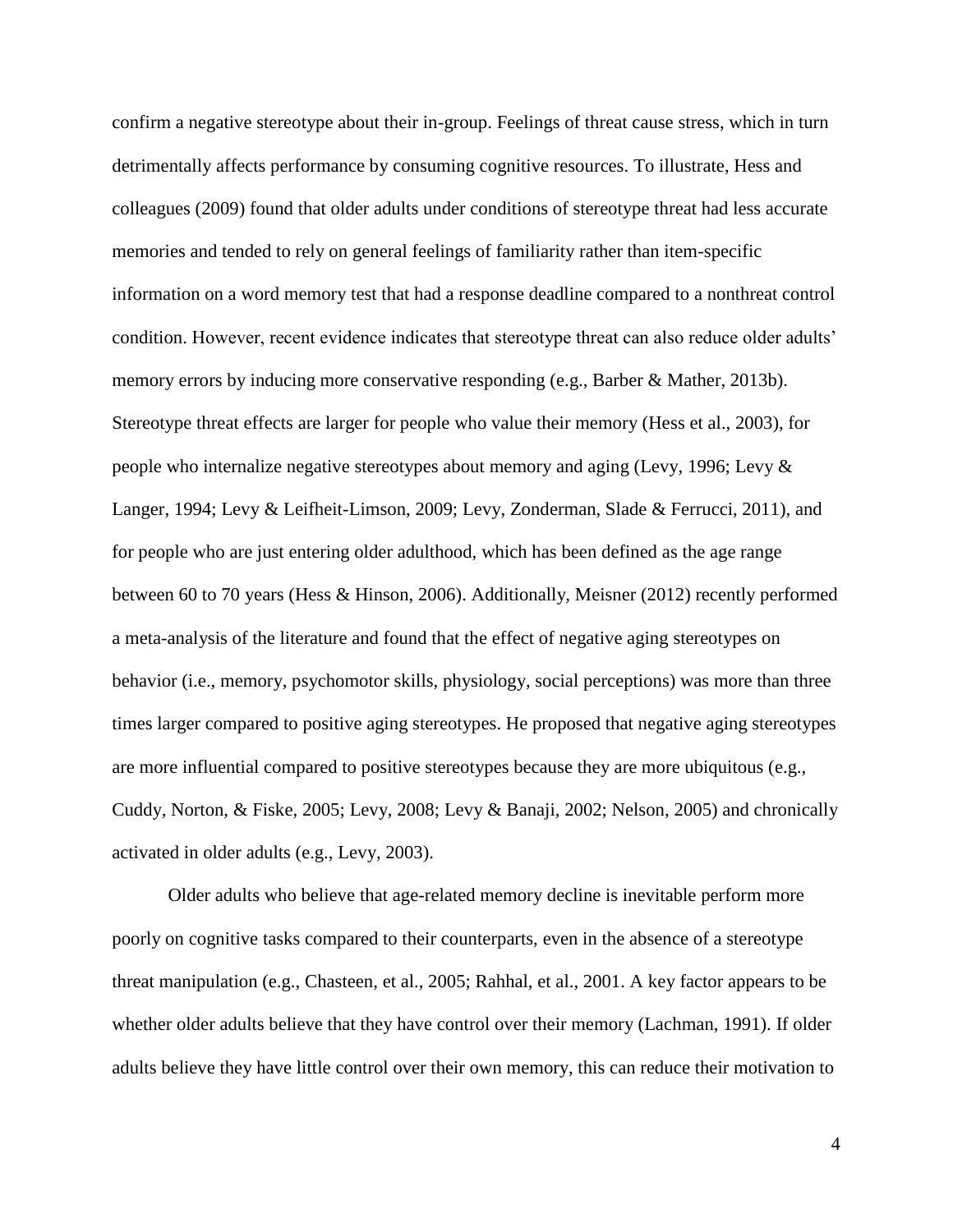try to perform well. Consequently, they will put forth less effort and show reduced task engagement compared to young adults (Bandura, 1997; Miller & Lachman, 1999). In line with this, older adults who perceive greater control over their memory perform better on a memory recall task than older adults perceiving lower memory control (Lachman & Andreoletti, 2006).

The present study examined how beliefs about face recognition ability influence face recognition in older and young adults. We expected that older adults would evaluate their face recognition ability as poorer compared to young adults. Based on previous research finding that older adults tend to believe that cognitive decline is inevitable with aging (e.g., Gilewski, Zelinski, & Schaie, 1990; Hultsch, Hertzog, Dixon, & Small, 1998; Lachman, Bandura, Weaver, & Elliott, 1995). We also examined how supposedly objective information about one's ability to perceive and recognize faces impacts older and young adults' subsequent performance on a face recognition test. Previous research on stereotype threat has used a variety of methods that may affect not only performance anxiety, but also participants' beliefs about their memory; such methods have included exposing participants to news articles about the negative effects of aging on memory (Coudin & Alexopoulos, 2010; Hess, et al., 2003; Hess & Hinson, 2006), to subtly informing participants that the purpose of a study is to examine age-differences in memory performance (Hess, et al, 2009; Hess, Hinson, & Hodges, 2009). Other research has given participants feedback about their performance on a trial by trial basis as they engage in a cognitive task (da Silva & Sunderland, 2010). We employed a direct approach to influence participants' beliefs about their memory. We administered participants a face perception test, and then gave them information about their face recognition ability that was ostensibly based on the results of the test. In reality, the test did not measure face recognition ability. Rather, we randomly assigned participants to receive either negative information about their ability (herein,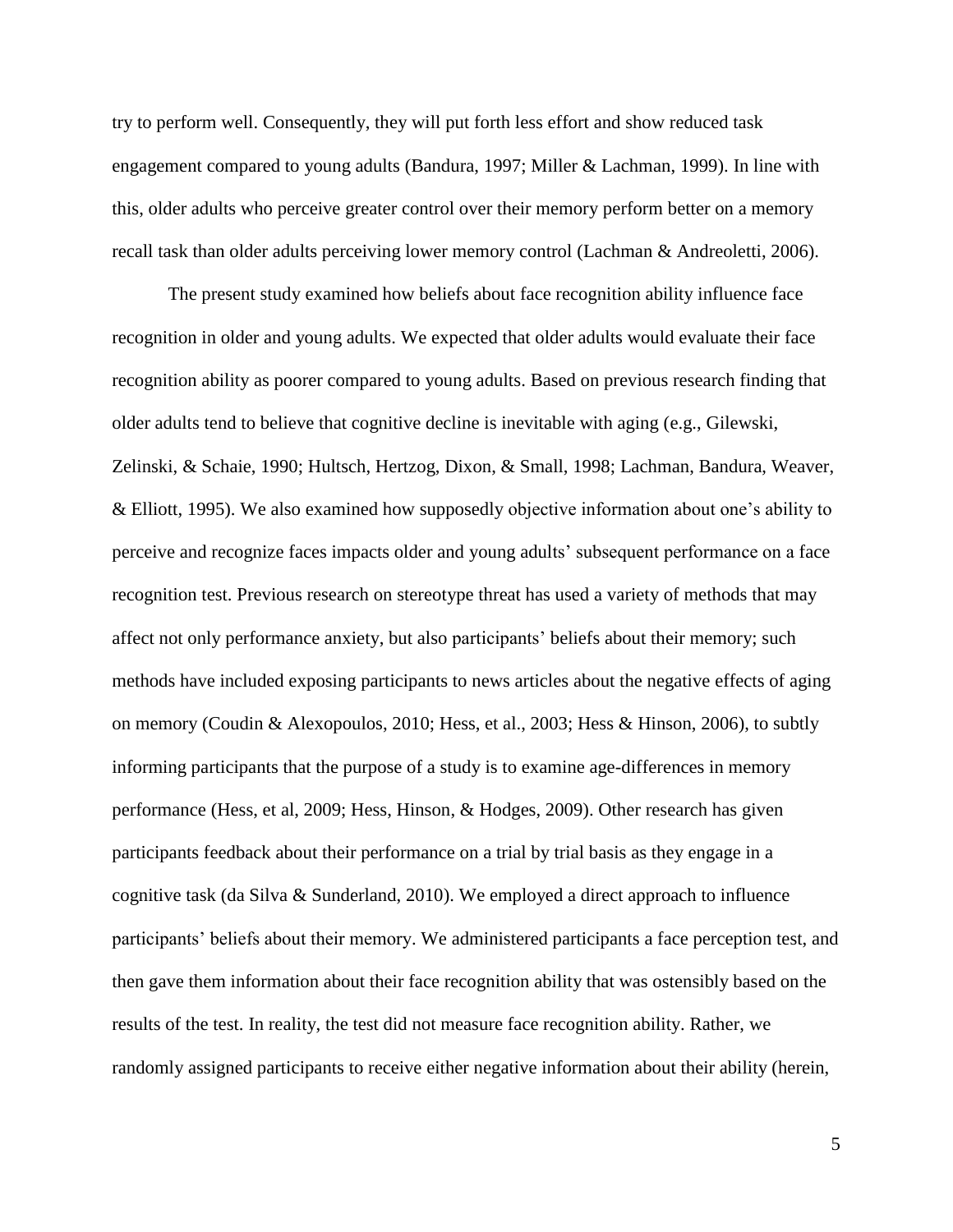they will be referred to as the *false negative* (FN) group), positive information about their ability (herein, they will be referred to as the false positive (FP) group), or no information about their ability (herein, they will be referred to as the control group).

On the basis of past research, we surmised that information about memory ability would affect response bias (i.e., participants' willingness to make positive identifications), or the decision criterion, that participants set on the face recognition test. In general, older adults set a relatively more liberal response criterion than young adults, and hence, they false alarm more often on memory tests (Howard, Bessette-Symons, Zhang, & Hoyer, 2006; Huh, Kramer, Gazzaley, & Delis, 2006) and in recognizing faces (Adams-Price, 1992; Bartlett & Leslie, 1986; Crook & Larrabee, 1992; Ferris, Crook, Clark, McCarthy & Rae, 1980; Firestone, Turk-Browne & Ryan, 2007; Fulton & Bartlett, 1991; also see Bartlett & Memon, 2007 for a review). However, like young adults, older adults can adjust their response criterion following information about the accuracy of their performance (da Silva & Sunderland, 2010). Both older and young adults can adjust their response criterion in relation to task difficulty, with both older and young adults adopting a more conservative response standard as test difficulty increases (Pendergrass, Olfman, Schmalstig, Seder & Light, 2012) and under conditions of stereotype threat (e.g., Barber & Mather, 2013b).

We drew from regulatory focus theory (Higgins, 1997; 1998) to make predictions about how negative and positive information about memory ability would influence response criterion placement. According to the theory, people adopt one of two strategies to achieve their goals, which include a promotion focus, where they are focused on achieving positive outcomes (e.g., the presence or absence of gains), and a prevention focus, where they are focused on avoiding negative outcomes (e.g., the presence or absence of losses). We surmised that the FN group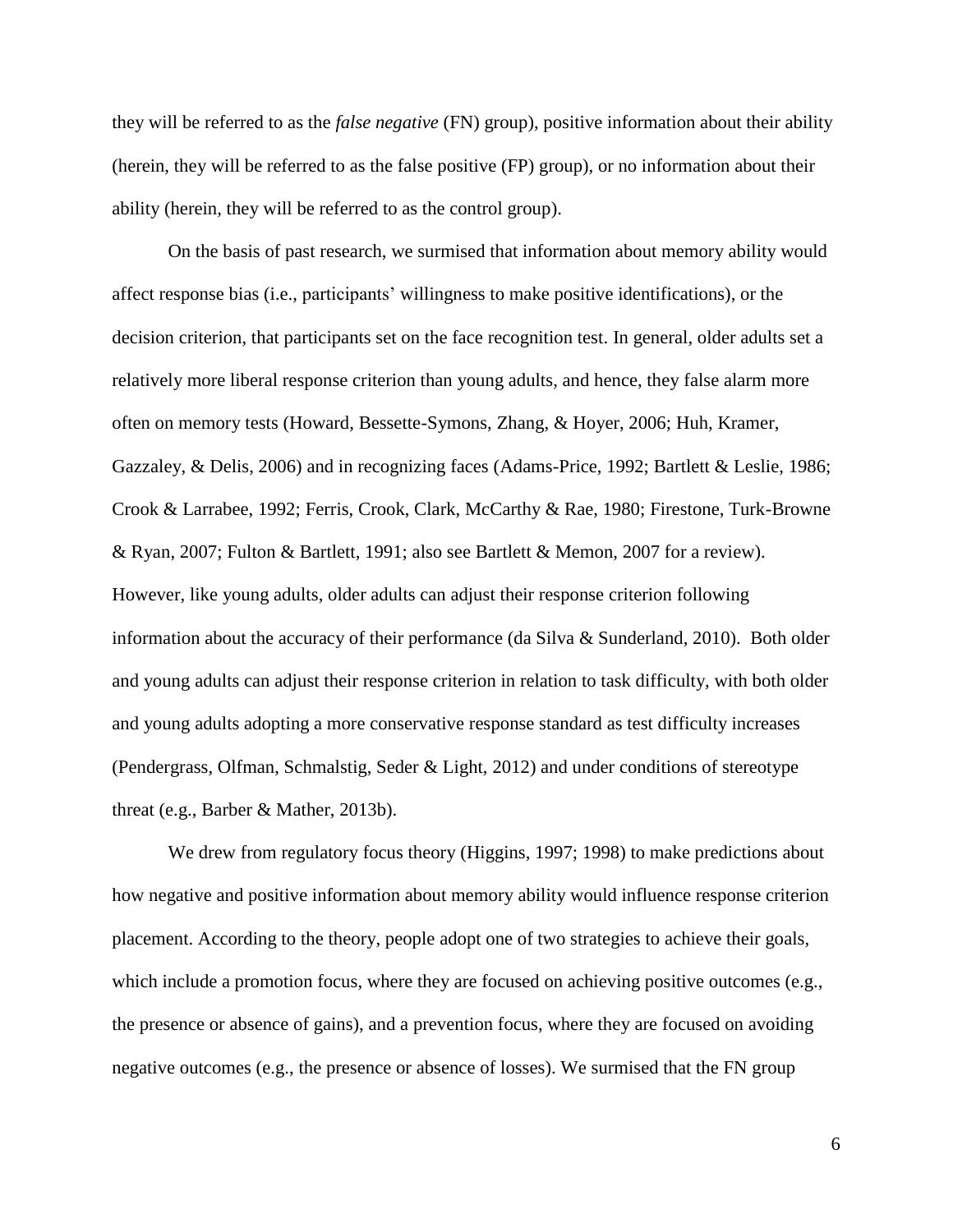would adopt a prevention focus, and thus, the FN group would set a higher response criterion on the recognition test compared to the control group in order to avoid errors of commission (i.e., positively recognizing a face that they did not actually previously encounter). We expected that false negative information would especially impact older adults, owing to the fact that negative stereotypes about aging and memory abound in Western society (Boduroglu, Luo, & Park, 2006; Levy & Langer, 1994), which is the culture in which the current study was conducted. Also based on the regulatory focus framework, we hypothesized that positive feedback would induce a promotion focus orientation, wherein people are concerned with maximizing gains and, therefore, engage in greater risk taking (Higgins, 1997; 1998). Thus, we predicted that the FP group would be more liberal in their responding (i.e., positively recognizing a face that they did not actually previously encounter) compared to the control group.

We were also interested in whether participant's own beliefs about their memory ability would moderate the effects of information about memory ability on recognition accuracy. Soederberg Miller and West (2010) have shown that while positive feedback (i.e., told they had performed at the 84th percentile for their age group) is associated with increased effort and greater task engagement, this effect is only evident in older adults who possess a strong sense of memory control. Therefore, we hypothesized the effect of information about memory ability on face recognition performance would depend on age as well as personal beliefs about memory ability. Specifically, we predicted that positive information would promote more liberal responding resulting in a higher hit rate for both younger and older adults. Similarly, we expected negative feedback would be associated with more conservative responding for both younger and older adults, with the effects being larger in older adults perceiving greater memory control.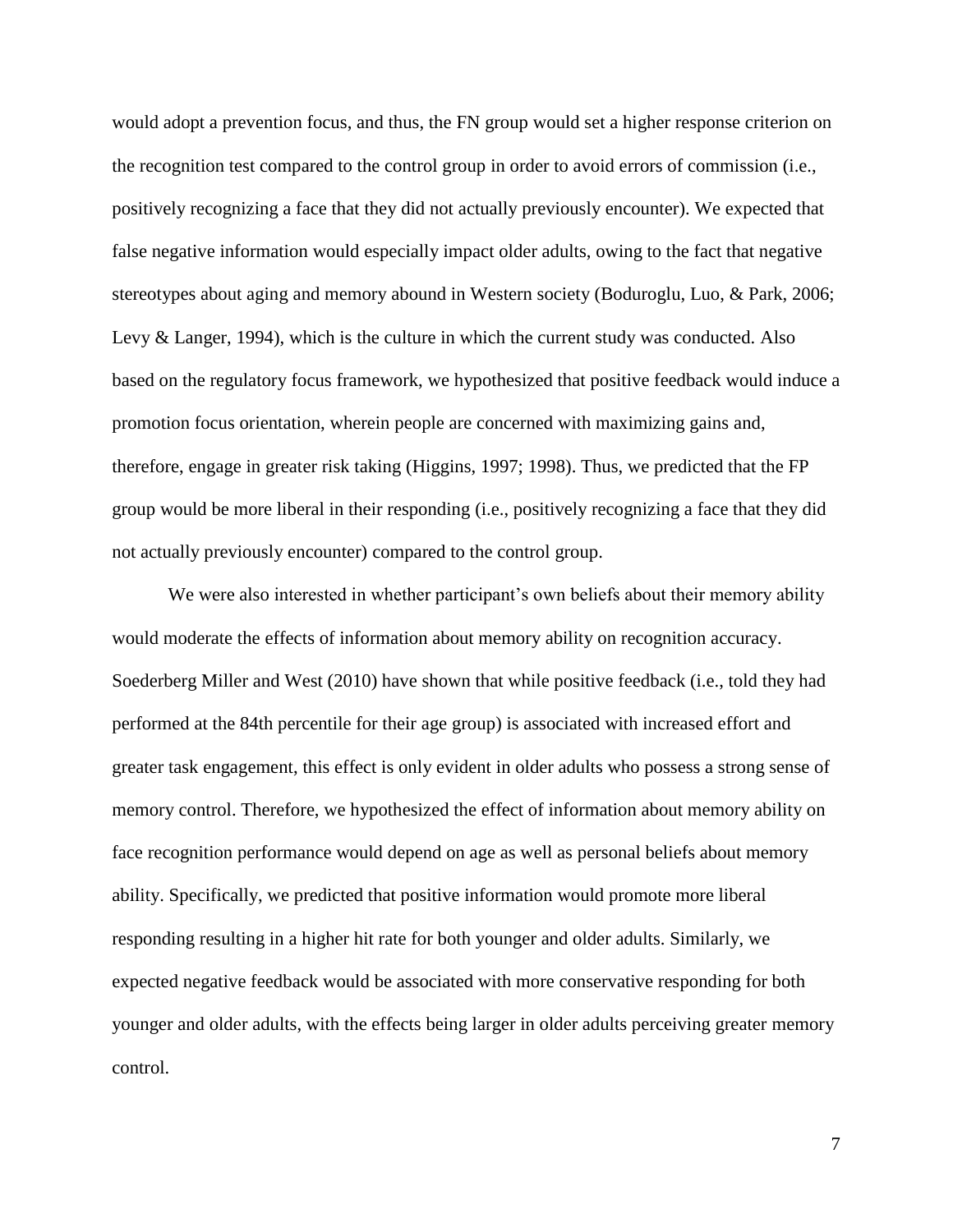Finally, we examined how feedback influenced retrieval processes. First, we assessed the influence of positive and negative information on response times during the recognition test. Older adults generally take longer to respond than do younger adults. One explanation for this is that older adults are often reluctant to make mistakes and are therefore more cautious and slower in their responding (Rabbitt, 1979; Salthouse, 1979; Smith and Brewer, 1985, 1995; Starns and Ratcliff, 2010). In addition, according to regulatory focus theory (Higgins, 1997; 1998), under conditions were individuals become increasingly concerned with avoiding errors (prevention focus), such as when older adults experience negative aging stereotypes, response times should increase. Consequently, we predicted that older adults' response times would be overall slower compared to younger adults following negative information about face recognition ability, In contrast, we predicted that positive feedback should induce a promotion focus, resulting in increased risk taking and decreased response times in both younger and older adults compared to control participants.

Second, we examined whether the information that we gave to participants affected itemspecific versus familiarity-based processing. With item-specific processing, a test item is endorsed as having been previously seen when it has distinctive features that the participant remembers. Familiarity-based processing refers to endorsing a test item as having been previously seen because the item feels generally familiar. Research has shown that participants engage in more item-specific compared to familiarity-based processing when they have adopt a relatively conservative response criteria at test (Israel & Schacter, 1997; Schacter, Israel, & Racine, 1999). Additionally, older adults are more likely to engage in familiarity-based processing rather than item-specific processing during memory retrieval (Badham et al., 2012; Bastin & Van der Linden, 2003; Edmonds et al, 2011; Howard et al., 2006; Jennings & Jacoby,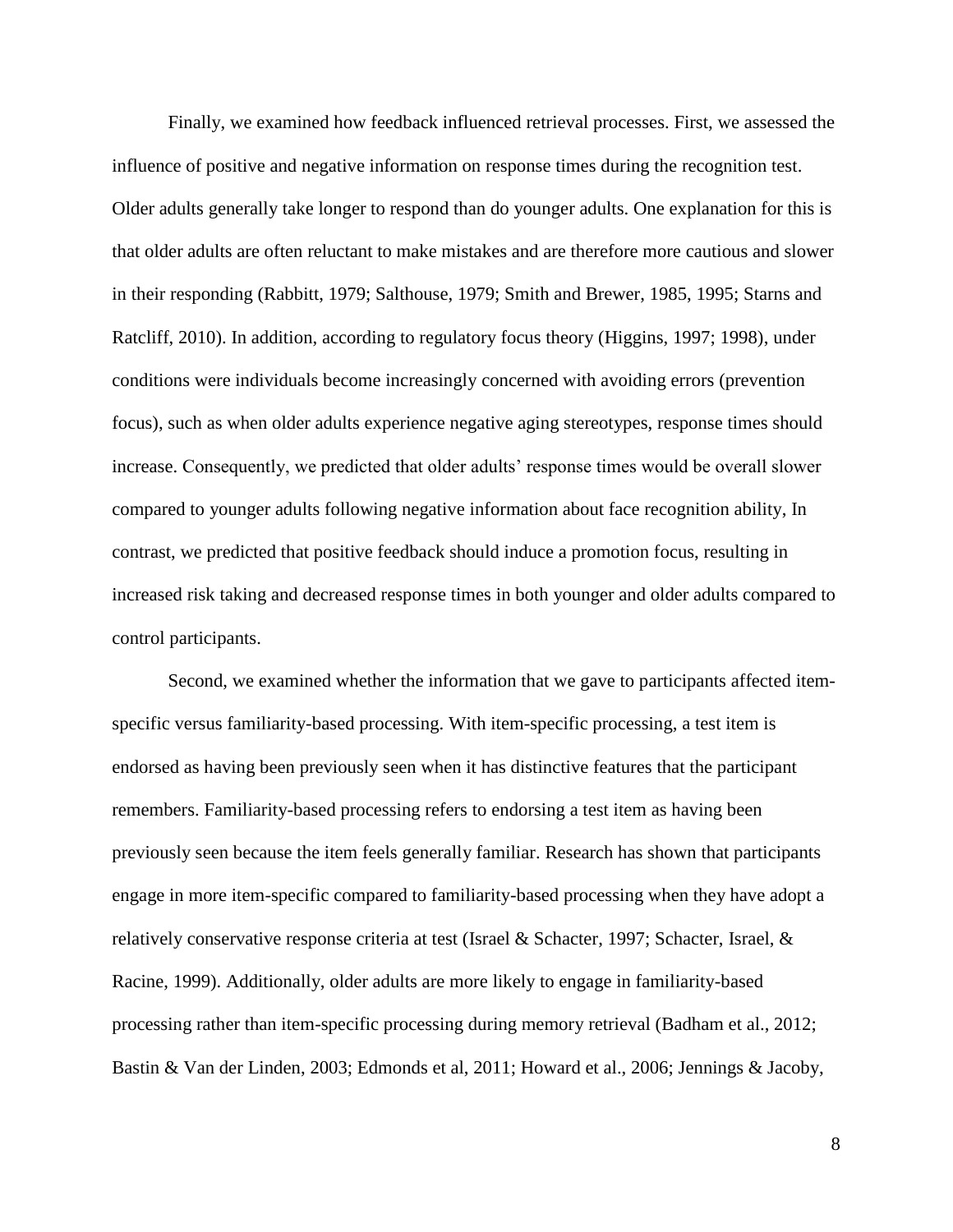1997; Schacter, Koutstaal, Johnson, Gross, & Angell, 1997). Therefore, we expected that older adults in the present study would engage in more familiarity-based processing than item-specific processing compared to young adults. We also expected that information about face recognition ability would affect face processing. Specifically, we surmised participants would engage in more item-specific compared to familiarity-based processing if they were prevention focused, whereas they would engage in more familiarity-based processing if they were promotion focus. Thus, we predicted that participants in the FN group would engage in more item-specific processing, and participants in the FP group in more familiarity-based.

To summarize, our hypotheses were: First, we predicted that older adults would evaluate their face recognition ability as poorer compared to younger adults. Second, we expected that older adults would be slower and more liberal in their responding than younger adults. Third, we hypothesized that participants receiving negative information would be more conservative and slower to respond than participants receiving no information. However, we expected the impact of negative information to be greater for older compared to younger adults, and for those who believed that their memory ability was poor. In contrast, we expected that positive information would lead to faster and more liberal responding compared to the control condition, wherein no information about ability was provided. Fourth, we expected that older adults would report more familiarity-based processing than item-specific processing compared to younger adults. Fifth, we expected that the reporting of item-specific processing would be greater following negative information, whereas familiarity-based processing would be reported more frequently following positive information.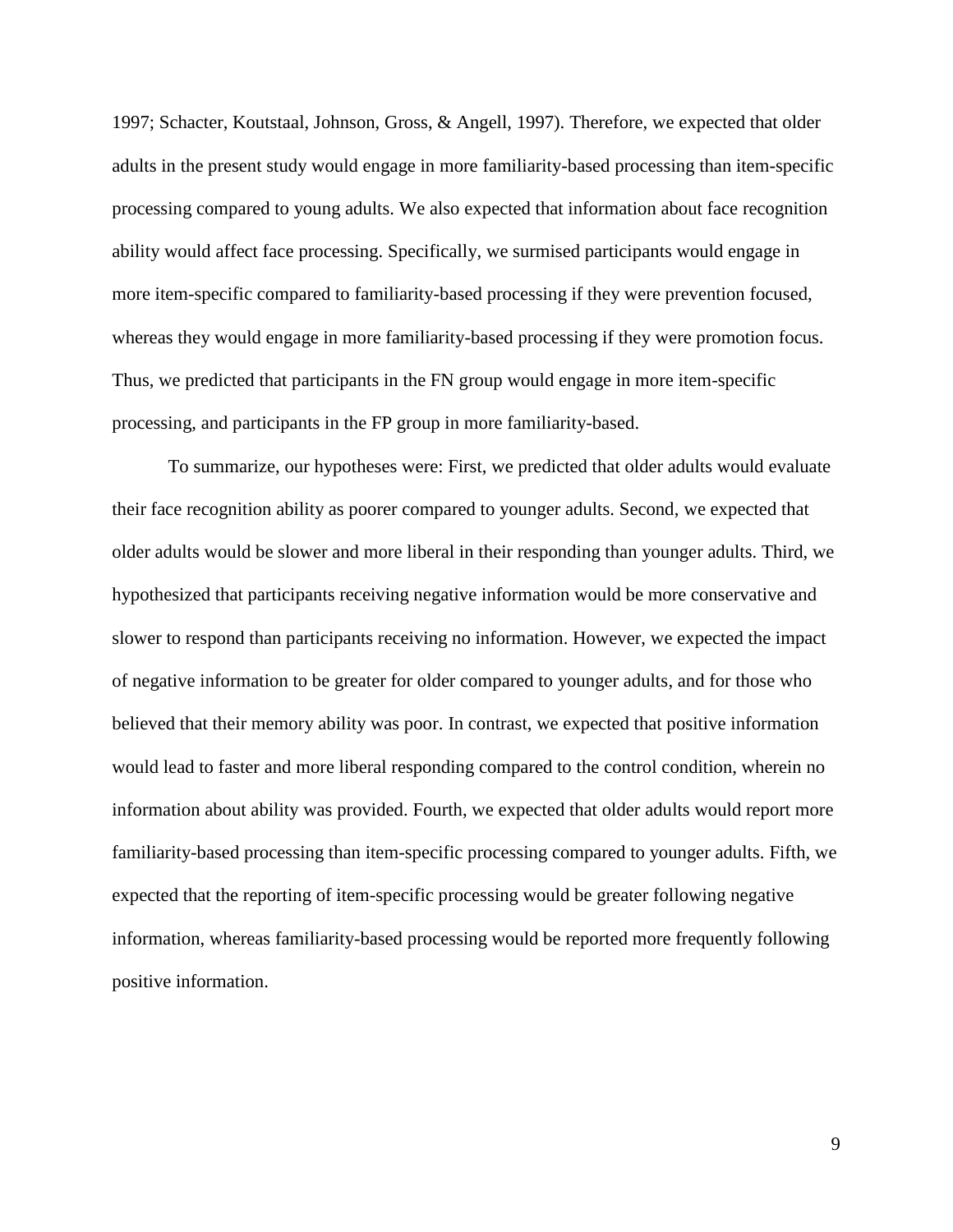# Method

*Design.* A 2 (participant age: young and older) x 3 (information: control, FP, and FN) x 2 (test face status: old or new) mixed design was employed. Information was manipulated between subjects by varying the type of information that participants received regarding their ability to recognize faces compared to the rest of the young adult population (please see below). Test face status was a within subjects variable and manipulated by whether the test face was presented at study (old) or a lure (new).

*Participants.* A total of 186 older adults (*M* age = 70.57 years,  $SD = 5.07$ ; 74% female) were recruited from the University of Leicester and the University of the Third Age. A total of 318 young adults (*M* age = 37.32 years, *SD* = 17.46; 67% female) were recruited from the University of Leicester. All participants had normal or corrected to normal vision. The samples were similar with respect to educational attainment level, with 68% of young adults and 62% of older adults reporting that they had earned an undergraduate degree or higher. Due to time constraints, only a 1/3 of the older adult participants were given the Mini Mental State Examination (MMSE) (Folstein, Folstein, & McHugh, 1975). A score of 26 or lower is considered to indicate significant cognitive impairment (Whitlatch, Feinberg, & Tucke, 2005). All participants completing the MMSE scored above 26.

Materials and Procedure. The experiment occurred in 3 phases: study phase, information phase, and recognition test phase. In the study phase, participants completed two general questions. The first asked them to rate how accurate they thought they would be at making a correct lineup identification (1= very likely to be inaccurate,  $7$  = very likely to be accurate), and the second to rate how accurate their testimony would be as an eyewitness to a bank robbery  $(1=$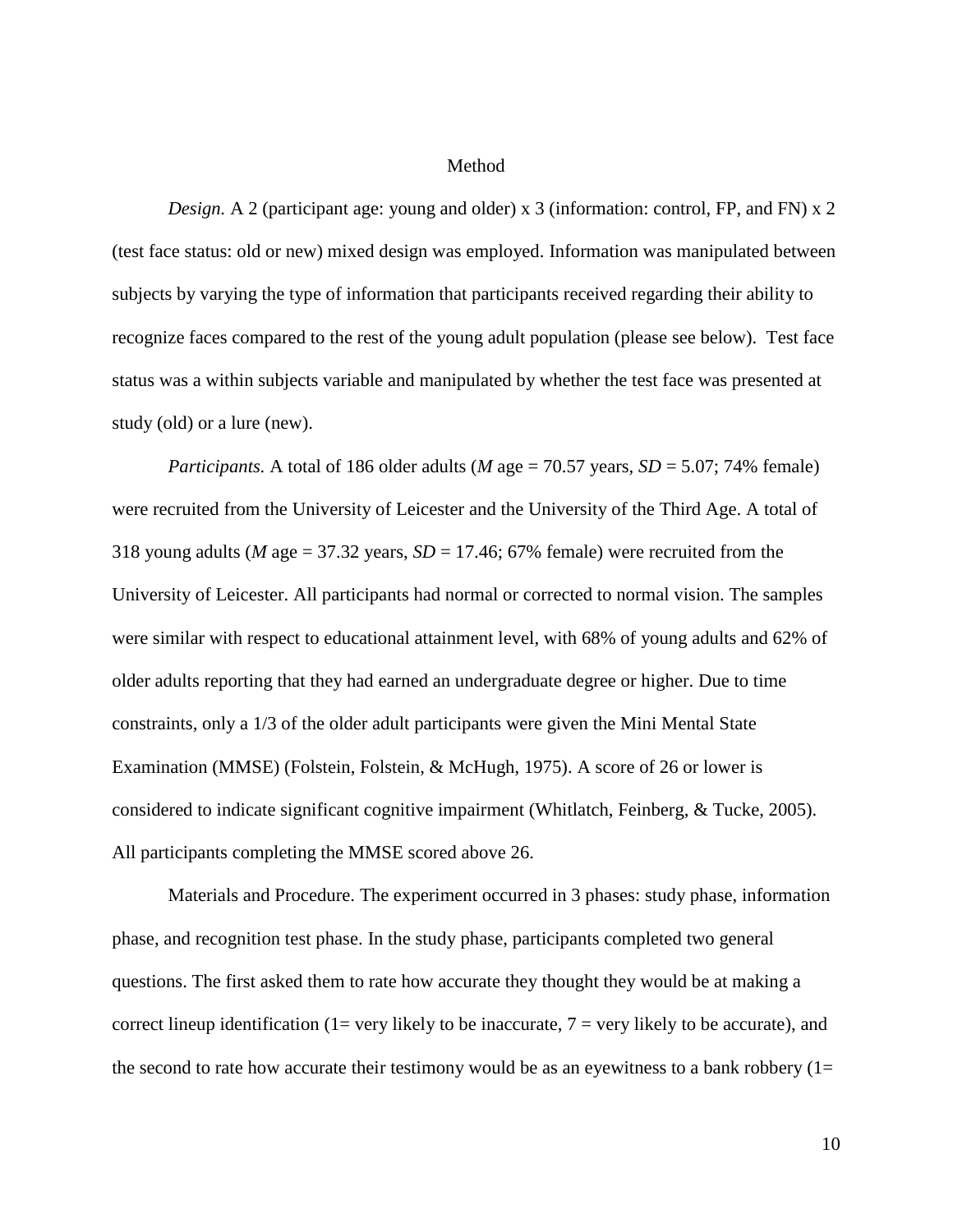very likely to be inaccurate,  $7 = \text{very likely to be accurate}$ . Next, participants were shown a total of 30 black and white head and shoulder, forward-facing profile, neutral expression shots of young and older adult males and females for 3 s each on a computer monitor. The older adult faces were taken from the Productive Aging Laboratory (PAL) Face Database (Minear & Park, 2004) and the young adults from the Tredoux's Face Database (Tredoux, n.d.). We utilized faces of both young and older adults in an attempt to control for possible own age bias effects.<sup>1</sup> Participants were instructed before the study period commenced to study each face carefully because they would be tested on them later.

During the information phase, participants were administered information about their face recognition ability. Information was provided based on performance on a face perception task, which required people to judge whether two photos were of the same person. Participants were (incorrectly) informed that the test was a valid measure of face recognition ability. There were 20 test trials in total. A test trial consisted of showing 2 photographs, one at a time, each portraying a close-up shot of a person's face. A response screen appeared next, and participants were asked whether the photographs portrayed the same person or different people. Participants indicated their response by pressing a response key. In actuality, two different people were always shown, one celebrity and a celebrity look-alike. After the 20 trials were completed, the participant received information about their performance on the test. Participants were randomly assigned to an information condition, which was presented via written information presented on the computer screen. The format and wording of the information that was given to older and younger adults was the same in each information condition. In the FP condition, participants were told that they scored in the 92<sup>nd</sup> percentile of the young adult population with respect to their face recognition ability, whereas in the FN condition participants were told that they scored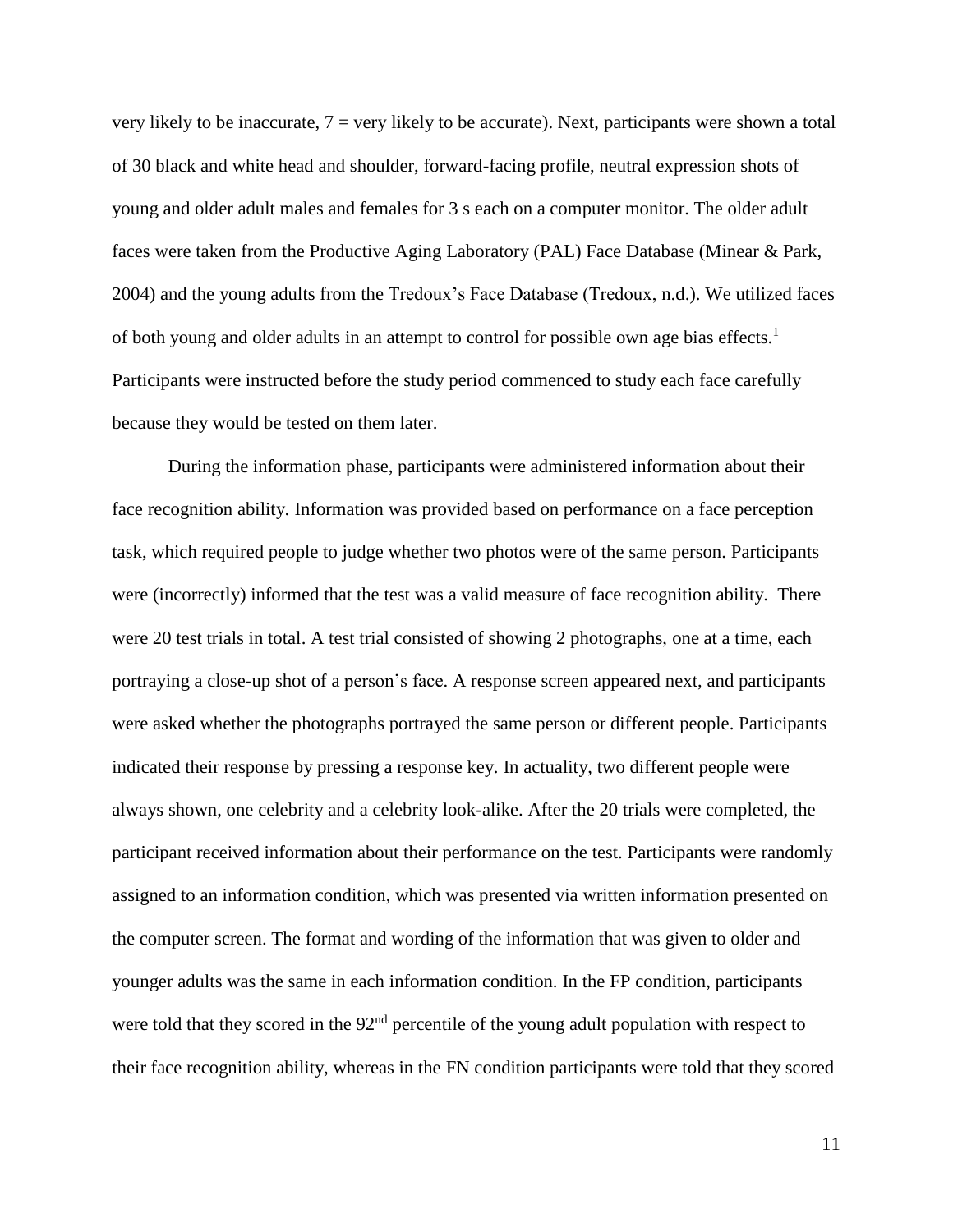in the  $32<sup>nd</sup>$  percentile of the young adult population. Participants were also provided with a graphical illustration of their performance, which indicated the location of their score within the young adult population, and the percentage of people scoring worse/better than they did. Additionally, performance was described in practical terms, such as how good/bad they were at remembering people's faces, recognizing movie stars by name, etc. In the no information control condition, no information about their performance was given. Immediately thereafter, participants rated the accuracy of the information  $(1=$  completely inaccurate,  $7=$  completely accurate). We elected to use a perceptual task rather than a memory task during the information phase to reduce any possible fatigue or interference effects of the information test on the final recognition test.

In the third phase, an old/new recognition test was administered. Participants made recognition judgments for 24 faces (half old and half new) on scale that ranged from 1 (100% sure new) to 20 (100% sure old), similar to other studies in the recognition memory literature (e.g., Mickes, Wixted, & Wais, 2007; Mickes, Wais, & Wixted, 2009; Mickes, Hwe, Wais, & Wixted, 2011). The word 'new' appeared above scale numbers 1-10, whereas the word 'old' appeared above scale number 11-20. For each face they rated as 'old', they also made a remember-know judgment, selecting either "I remember specific features of this face" or "I know I studied this face because it feels familiar". The time that it took participants to submit their recognition judgment on each trial was also obtained.

*Measures.* Recognition responses were coded as 'old' if the participant assigned a confidence rating to the face that was greater than 10; otherwise, the response was coded as 'new'. From these data, the positive identification rate (i.e., the rate at faces were positively identified as 'old') was computed for old faces (i.e., targets) and new faces (i.e., lures). Note that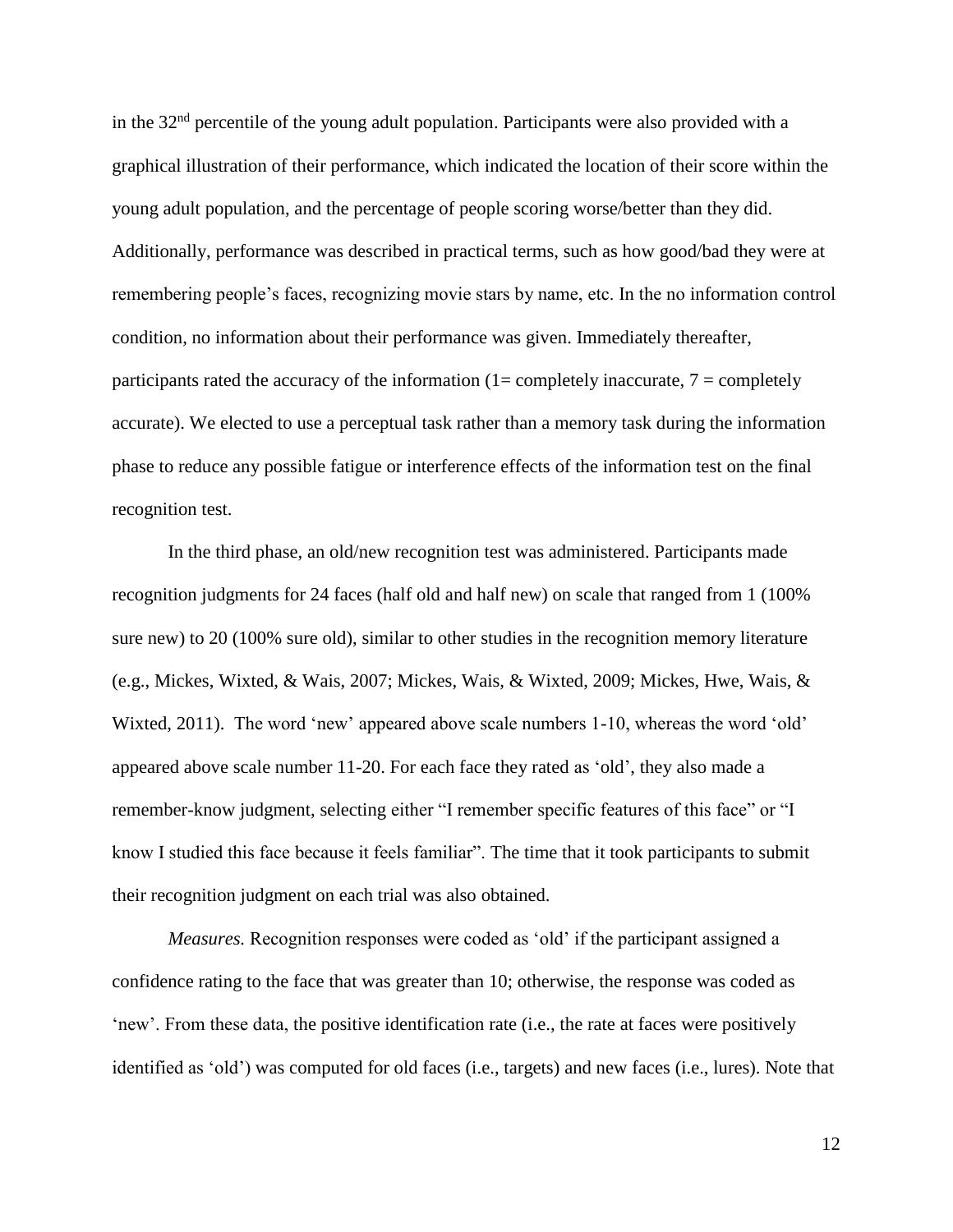the positive identification rate for old faces is the hit rate, whereas the positive identification rate for new faces is the false alarm rate.

The proportion of 'remember' responses given to faces that were identified as 'old' was calculated for each participant to measure how often faces were recognized on the basis of specific features. Additionally, the mean length of time that it took across trials for participants to submit their recognition judgment was also computed, conditioning the data on recognition accuracy.

Self-assessed face recognition ability was determined by summing across the ratings given to the face identification and eyewitness testimony items; higher scores on this variable indicated higher ratings of self-assessed ability.

# Results

The data were analysed with the general linear model, with alpha set to .05; follow-up tests were conducted using Bonferroni t-tests (two-tailed).

*Preliminary Results.* First we assessed whether participants thought the information was accurate, and whether perceptions of accuracy varied depending on information condition and participant age. Information accuracy scores were entered into a 2 (age) x 2 (information: FP versus FN) ANOVA, and no significant effects emerged. Mean information accuracy ratings were all above the scale midpoint, indicating there was a tendency for participants to think that the information was accurate (young  $M = 4.58$ ,  $SE = .10$  and older  $M = 4.68$ ,  $SE = .13$ ; positive information  $M = 4.76$ ,  $SE = .12$  and negative information  $M = 4.46$ ,  $SE = .12$ ).

*Age and Beliefs about Face Memory*. We examined the hypothesis that older adults would not rate their memory ability as highly as young adults by comparing self-assessments of face memory accuracy across age. Self-assessment scores were entered into a 2 (age) x 3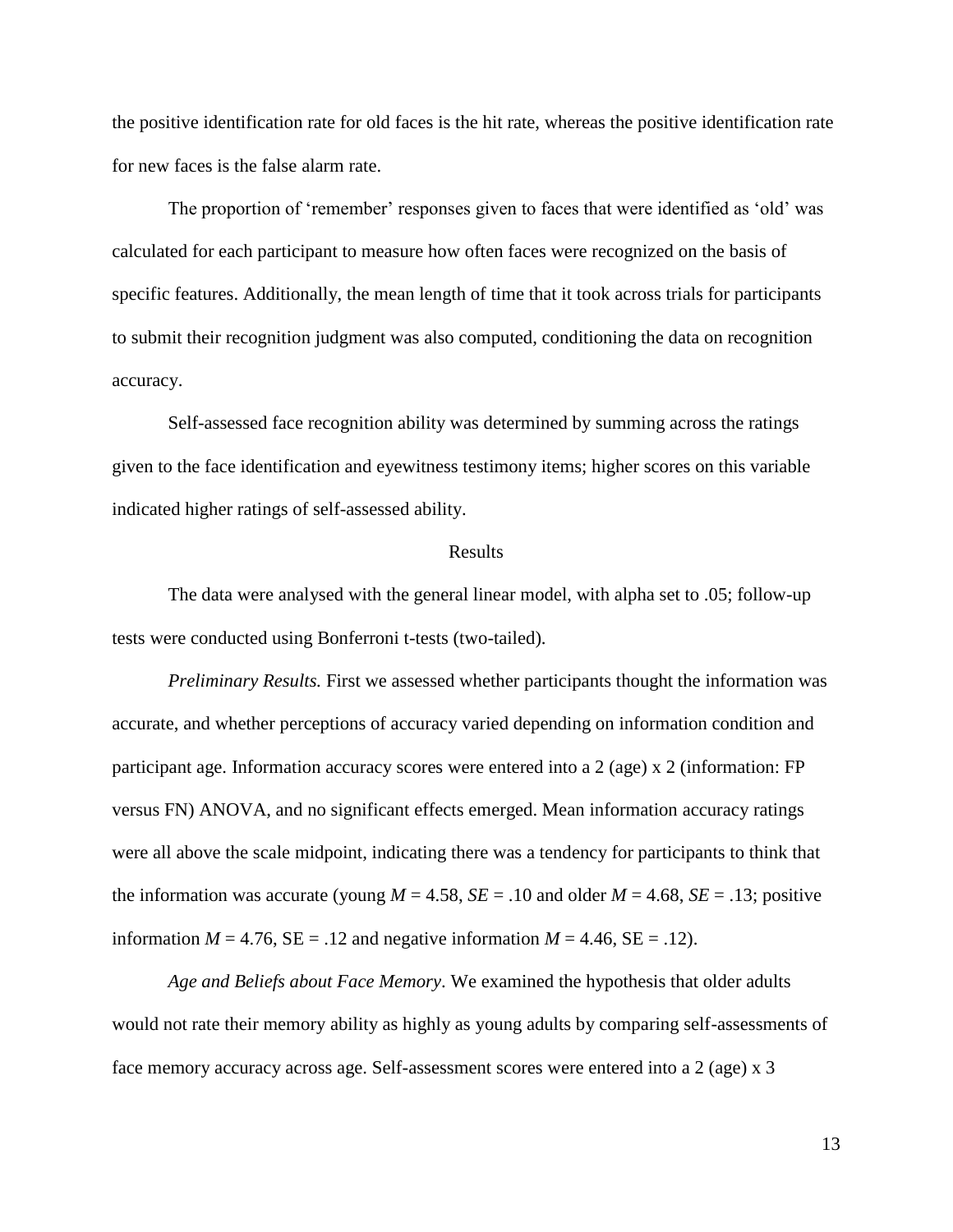(information) ANOVA. In keeping with the hypothesis, older adults rated their abilities as significantly poorer compared to young adults ( $M = 8.47$ ,  $SE = .17$  and  $M = 9.58$ ,  $SE = .13$ , respectively),  $F(1, 498) = 27.08$ ,  $p < .001$ ,  $\eta_p^2 = .02$ . The main effect for information and the information x age interaction did not approach statistical significance.

Next we correlated the positive identification rate for targets and lures with selfassessments of face recognition ability to test the hypothesis that beliefs about memory are associated with memory performance. Here, we examined performance in the control condition, where people did not receive information. Self-assessments of face recognition ability were not significantly related to memory performance for either young (hits:  $r = -0.05$ , false alarms:  $r = -1$ .01,  $p$ 's > .70) or older adults (hits:  $r = -.14$ , false alarms:  $r = -.08$ ,  $p$ 's > .16, two-tailed). Hence, the hypothesis that self-assessments of face recognition ability would be associated with memory performance, especially for older participants, was not supported.

*Information about Memory and Memory Performance.* The next set of analyses tested the hypothesis that information would lead participants to adopt a more conservative response strategy, especially for older adults in the negative information condition. Toward this end, the positive identification rate data were entered into a 2 (age) x 3 (information) x 2 (test face status) mixed ANOVA; descriptive data for this analysis are shown in Table 1. The positive identification rate was larger for old compared to new faces ( $M = .69$ ,  $SEM = .01$ , versus  $M =$ .30, *SEM* = .01, respectively), a significant main effect for test face status, *F*(1, 498) = 1074.97,  $\eta_p^2$  = .68. The positive identification rate also significantly varied depending on information,  $F(2, 498) = 4.66$ ,  $p < .05$ ,  $\eta_p^2 = .02$ . These main effects were qualified: The two-way interaction for test face status and information,  $F(2, 498) = 2.90$ ,  $p = .06$ ,  $\eta_p^2 = .01$ , and the three-way interaction for test face status, information, and age were marginally significant,  $F(2, 498) =$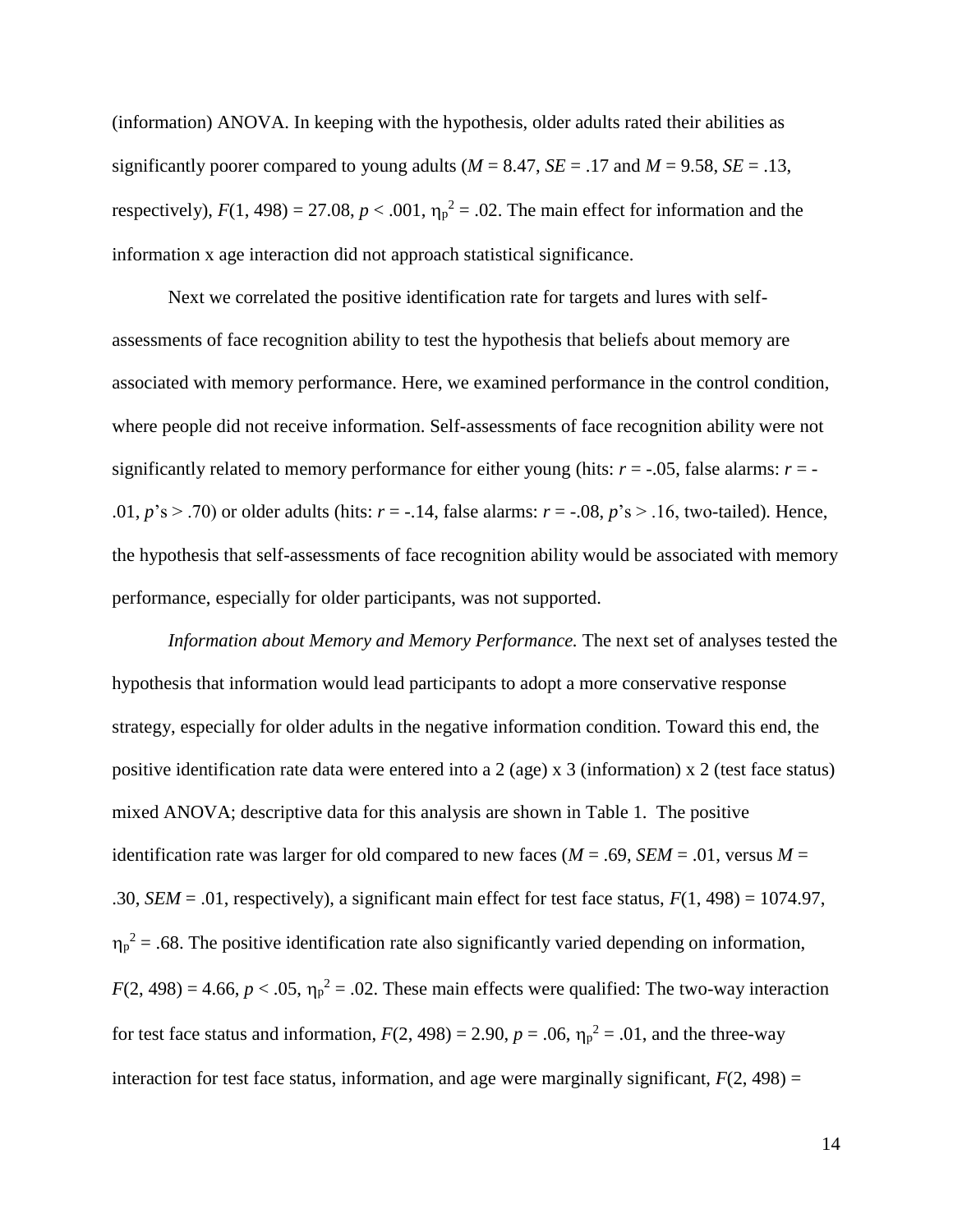2.95,  $p = .05$ ,  $\eta_p^2 = .01$ . To follow-up on these results, we carried out within each age group a 3 (information) x 2 (test face status) mixed ANOVA on the positive identification data. For young adults, a significant main effect for test face status was obtained,  $F(1, 315) = 668.92$ ,  $p < .001$ ,  $\eta_p^2$  = .68, indicating that the positive identification rate for targets was significantly larger for targets compared to lures (target  $M = .69$ , *SEM* = .01 versus lure  $M = .29$ , *SEM* = .01). A main effect for information was also obtained,  $F(2, 315) = 3.52$ ,  $p < .05$ ,  $\eta_p^2 = .02$ . Bonferroni *t*-tests were carried out to examine the main effect of information. When compared to the control condition, the positive identification rate was not higher for the FP group ( $M = .47$ , *SEM* = .02 versus  $M = .48$ , *SEM* = .02, respectively), whereas the positive identification rate was higher for the FN group ( $M = .53$ ,  $SEM = .02$ ) compared to the control group. The interaction between test face status and information was not significant ( $p = .37$ ). Thus, contrary to predictions, false negative information caused young adults to adopt a more liberal response criterion on average. In addition, false positive information had no effect on the response criterion employed.

For older adults, a significant main effect was obtained for test face status,  $F(1, 183) =$ 518.15,  $p < .001$ ,  $\eta_p^2 = .74$ , which was qualified by a significant test face status x information interaction effect,  $F(2, 183) = 4.74$ ,  $p < .05$ ,  $\eta_p^2 = .05$ . Bonferroni t-tests indicated that compared to the control group, false negative information significantly increased the hit rate (control  $M =$ .66, *SEM* = .02 versus negative  $M = .76$ , *SEM* = .02 versus), but produced no effect on the false alarm rate (control  $M = .66$ ,  $SEM = .02$  versus positive  $M = .66$ ,  $SEM = .02$  versus). Additionally, when compared to the control group, false positive information did not affect the hit or the false alarm rate. Thus, the hypothesis that false negative information would cause older adults to adopt a more conservative criterion was not supported, as false negative information increased the hit rate and did not affect the false alarm rate. Instead, false negative information increased older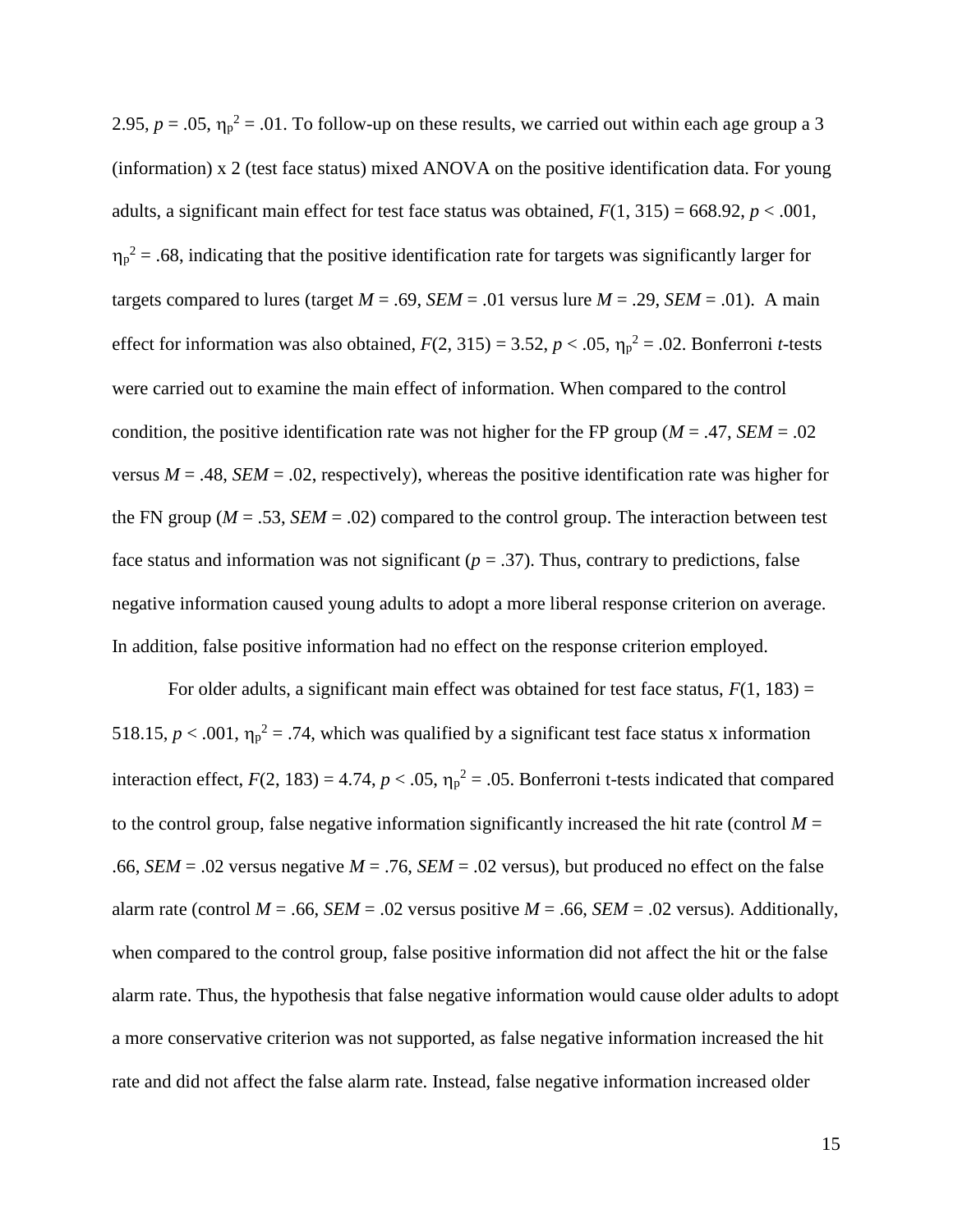adults' ability to recognise previously seen faces, suggesting that the false negative information led them to more effectively process familiar test faces. Additionally, contrary to prediction, false positive information had no effect on the decision criterion that participants adopted.

We assessed for both young and older adults whether the effects above reported were mediated by beliefs about memory ability. A 3 (information) x 2 (test face status) ANCOVA was carried out, including beliefs about memory ability as the covariate. The pattern of results did not change as a result: For young adults, beliefs about memory ability was significantly related to the positive identification rate ( $p < .05$ ). Beliefs about memory was negatively related to the hit rate and the false alarm rate ( $r = -.11$  and  $r = -.09$ , respectively,  $p's < .10$ ). The main effects for test face status and information, however, remained statistically significant when beliefs about memory was included in the model as a covariate  $(p's < .05)$ . For older adults, beliefs about memory ability was not significant  $(p = .23)$ , and the interaction between test face status and information remained statistically significant after it was included as a covariate ( $p < .05$ ). Thus, beliefs about memory ability did not mediate any of the relationships reported.

*Remember Judgments*. We hypothesized that older adults would be less likely to use item-specific processing. We also hypothesized that negative information would lead participants to use item-specific processing more often compared to the control condition, and positive information would lead participants to use familiarity-based processing. To test this, the remember response data were analyzed with a 2 (participant age) x 3 (information) ANOVA. Age was the only significant effect to emerge in the analysis,  $F(1, 495) = 10.87$ ,  $p < .001$ ,  $\eta_p^2 =$ .02 (see Figure 1). Young adults were more likely to make remember responses compared to older adults ( $M = .52$ ,  $SE = .01$  versus  $M = .44$ ,  $SE = .02$ , respectively), a finding which is in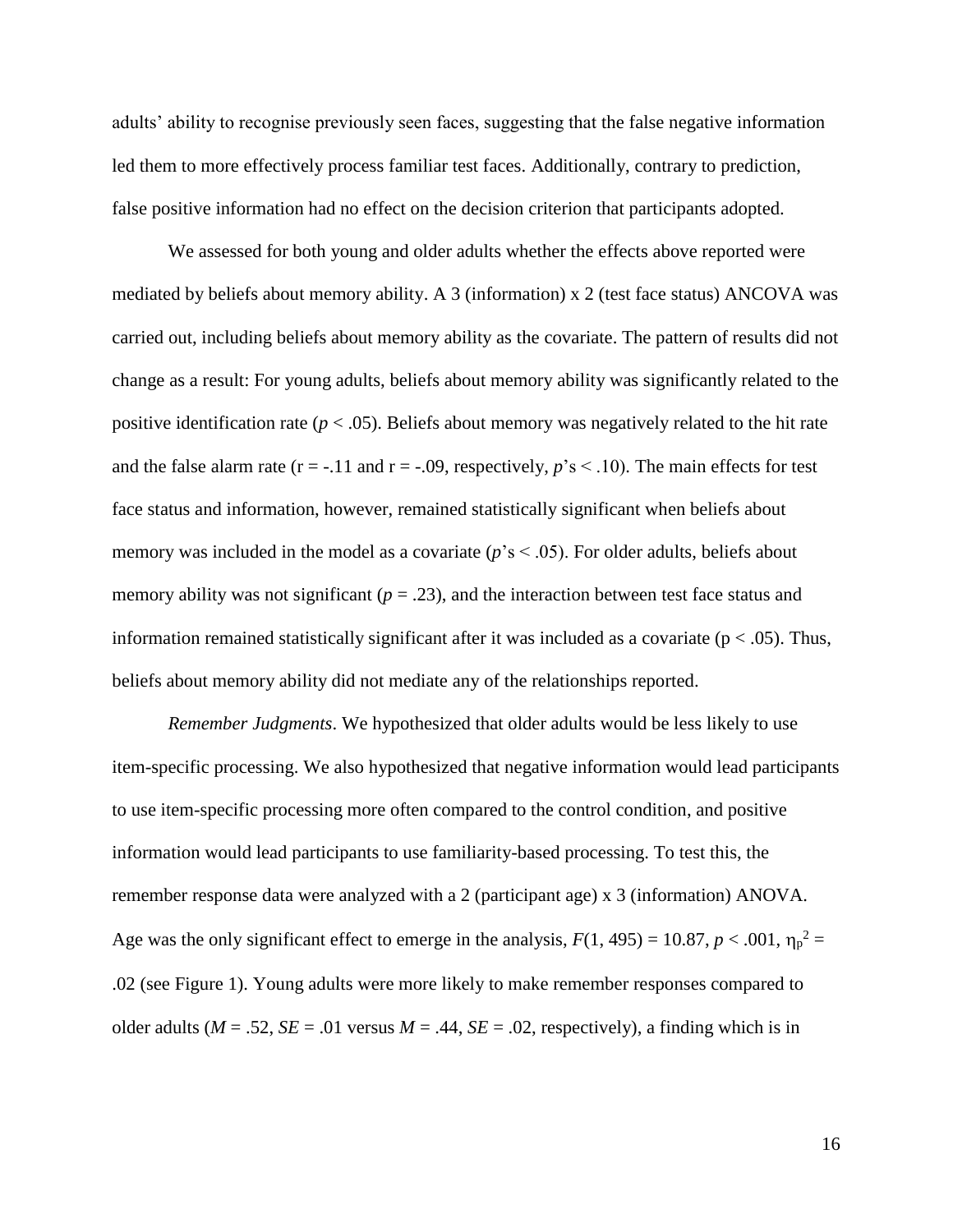keeping with past research. Contrary to prediction, face processing was not affected by information.

*Response Times*. Response time data were recorded for only the first 216 participants due to a data recording error. The response time data for these participants were analyzed with a 2 (participant age) x 3 (information) ANOVA. Separate analyses were conducted for accurate and inaccurate responses. The response time data were square root transformed before submitting them to inferential statistical analysis because they were positively skewed. However, the results of the inferential statistical analysis were the same for both the raw data and the transformed data. Therefore, the descriptive statistics reported in Figure 2 are based on the raw response time data for ease of interpretation. As can be seen in Figure 2, young adults responded significantly faster than older adults, on both accurate  $(F(1, 210) = 84.96, p < .05, \eta_p^2 = .29)$  and inaccurate  $(F(1, 210) = 85.31, p < .05, \eta_p^2 = .29)$  test trials. Although the data reported in Figure 2 suggest that older adults tended to respond more slowly in the control condition compared to the information conditions, the apparent differences are not statistically significant, as response times for accurate and inaccurate responses for neither older nor young adults significantly varied depending on information condition. Thus, the results were contrary to prediction, with response times unaffected by information about face recognition ability.

# **Discussion**

Previous research has demonstrated that older adults are less accurate in recognizing faces than young adults. We tested whether beliefs about face recognition accuracy differentially affect the retrieval strategy employed during face recognition depending on age. Participants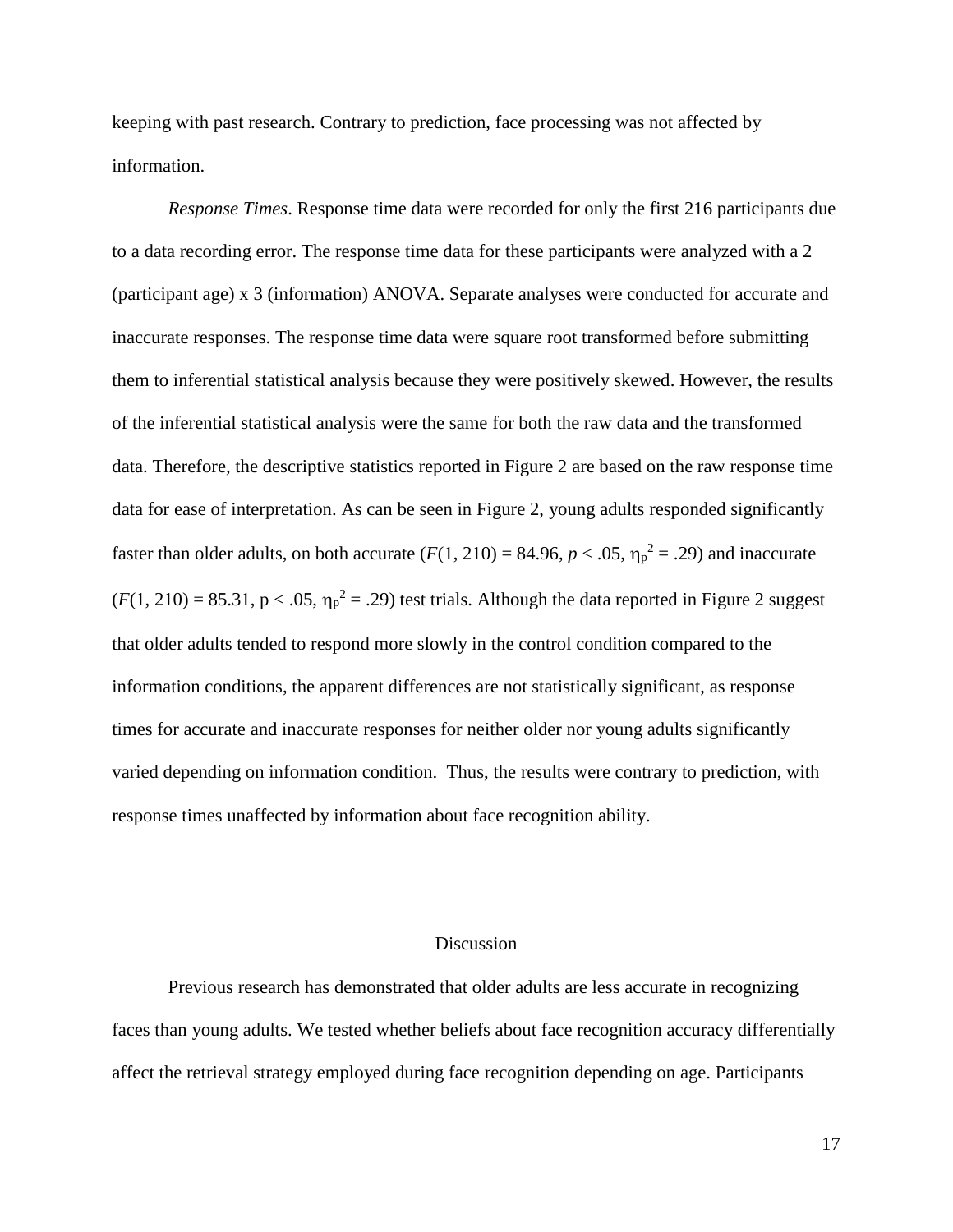were randomly assigned to receive false information about their memory ability (i.e., they were randomly assigned to a false positive (FP), false negative (FN), or no information control group) and we examined the effects of information on performance on a subsequent recognition test. We predicted, based on regulatory focus theory (Higgins, 1997; 1998) that believing that one is poor at recognizing faces would lead to the adoption of a prevention focus, and a more conservative decision criterion at test. Furthermore, also based on regulatory focus theory, we predicted that believing one is good at recognizing faces would lead to the adoption of a promotion focus. What is more, we expected that negative information would have a larger effect on older compared to young adults, because negative stereotypes about memory and aging are ubiquitous in Western societies (Boduroglu, et al., 2006; Levy & Langer, 1994).

We found that older adults rated their ability to recognize faces as poorer compared to young adults, but the effect size was relatively small. Personal beliefs about memory, however, were not associated with memory performance. Additionally, older, but not young, adults in the FN group were more accurate in recognizing previously seen faces. In particular, the FN group correctly recognized previously seen faces at a higher rate compared to the control group. The false alarm rate did not vary across the FN and control groups. Young adults in the FN group had a larger hit and false alarm rate compared to the control condition, indicating that they adopted a more liberal decision criterion at test, but the effect size was relatively small. These results suggest that negative information caused young participants to become more promotion focused, leading them to endorse more faces as having been previously seen on the recognition test.

On the one hand, the fact that accuracy improved for older, but not younger, adults following negative information might mean that there were age-related differences in whether participants believed the information. This was probably not the case, however, as older adults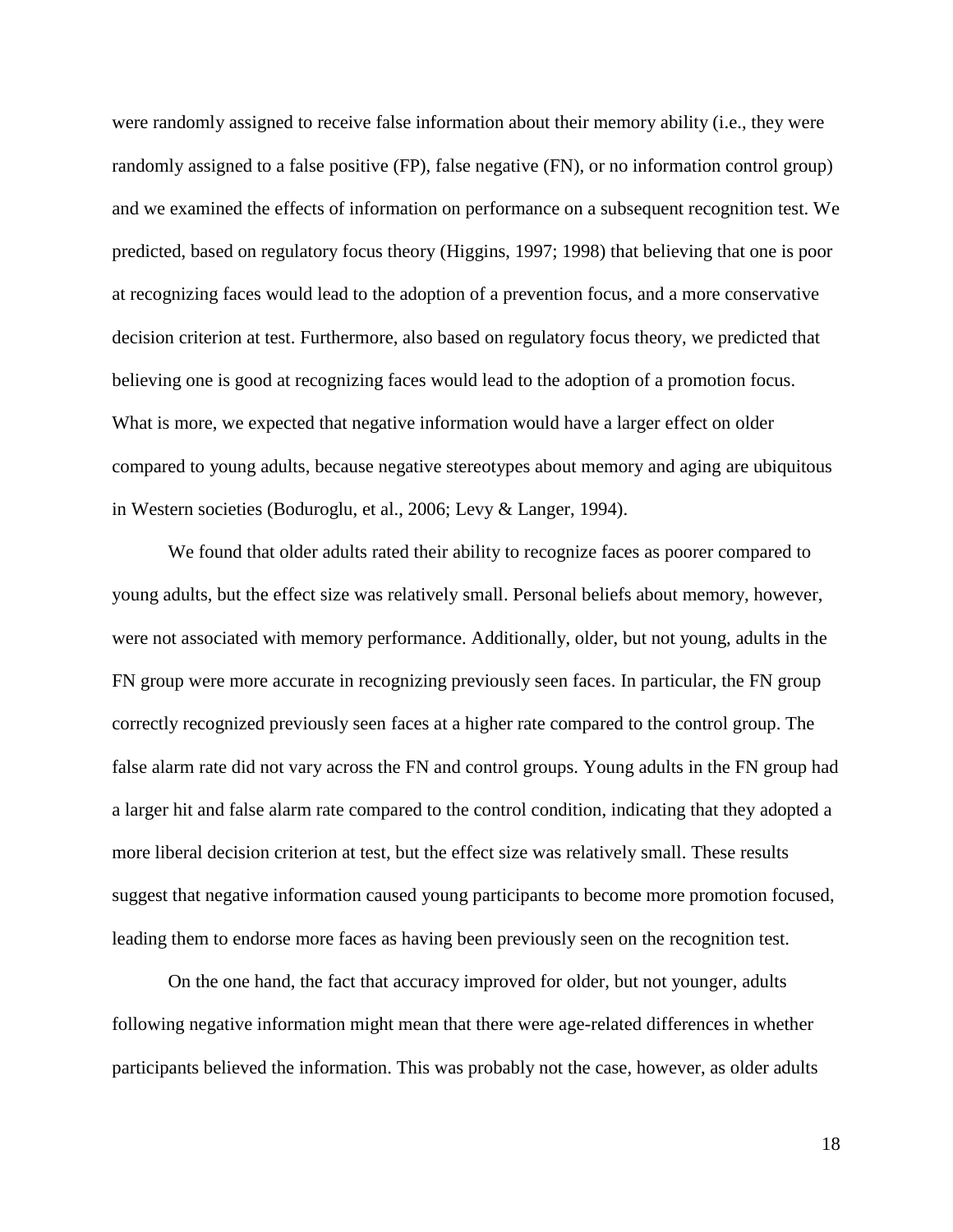were just as likely as young adults to believe that the information was accurate, and both age groups were above the scale midpoint in terms of their assessment of how accurate the information was that we gave them. Instead, the strength of the negative information may have been greater for older adults, as both younger and older adults were informed that they had scored in the  $32<sup>nd</sup>$  percentile of the younger adult population. Arguably, therefore, negative information impacted older but not young adults because having performed poorly compared to young adults is in keeping with negative cultural expectations about aging and memory (Meisner, 2012). Hence, older adults may have been more likely to experience stereotype threat, which may have lead them to adopt a prevention motivational focus in which they become focused on avoiding errors of commission (i.e., positively recognizing a face that they did not actually previously encounter) (e.g., Barber & Mather, 2013b; Higgins, 1998; Van Dijk & Kluger, 2011). Further research is needed to address whether negative information promotes stereotype threat in younger and older adults.

It is important to note that this study was not a study of stereotype threat per se. Previous research has found that the activation of negative stereotypes leads to anxiety and cognitive performance deficits [\(Levy, 1996; Levy & Langer, 1994; Levy & Leifheit-Limson, 2009; Levy,](http://psychsocgerontology.oxfordjournals.org/content/early/2012/04/06/geronb.gbs037.full#ref-6)  [et al., 2011, but see, Barber &](http://psychsocgerontology.oxfordjournals.org/content/early/2012/04/06/geronb.gbs037.full#ref-6) Mather, 2013b). Theoretically, the activation of negative age stereotypes generates arousal, which in turn negatively impacts performance. The present study did not measure arousal; hence, we do not know if stereotype threat was operating. Moreover, our results are inconsistent with what would be predicted under arousal /executive control interference explanations of the stereotype threat theoretical framework. Namely, these theories predict that negative information would cause deficits in memory performance. Our findings were also inconsistent with the focus model of stereotype threat (Higgins 1997; 1998), which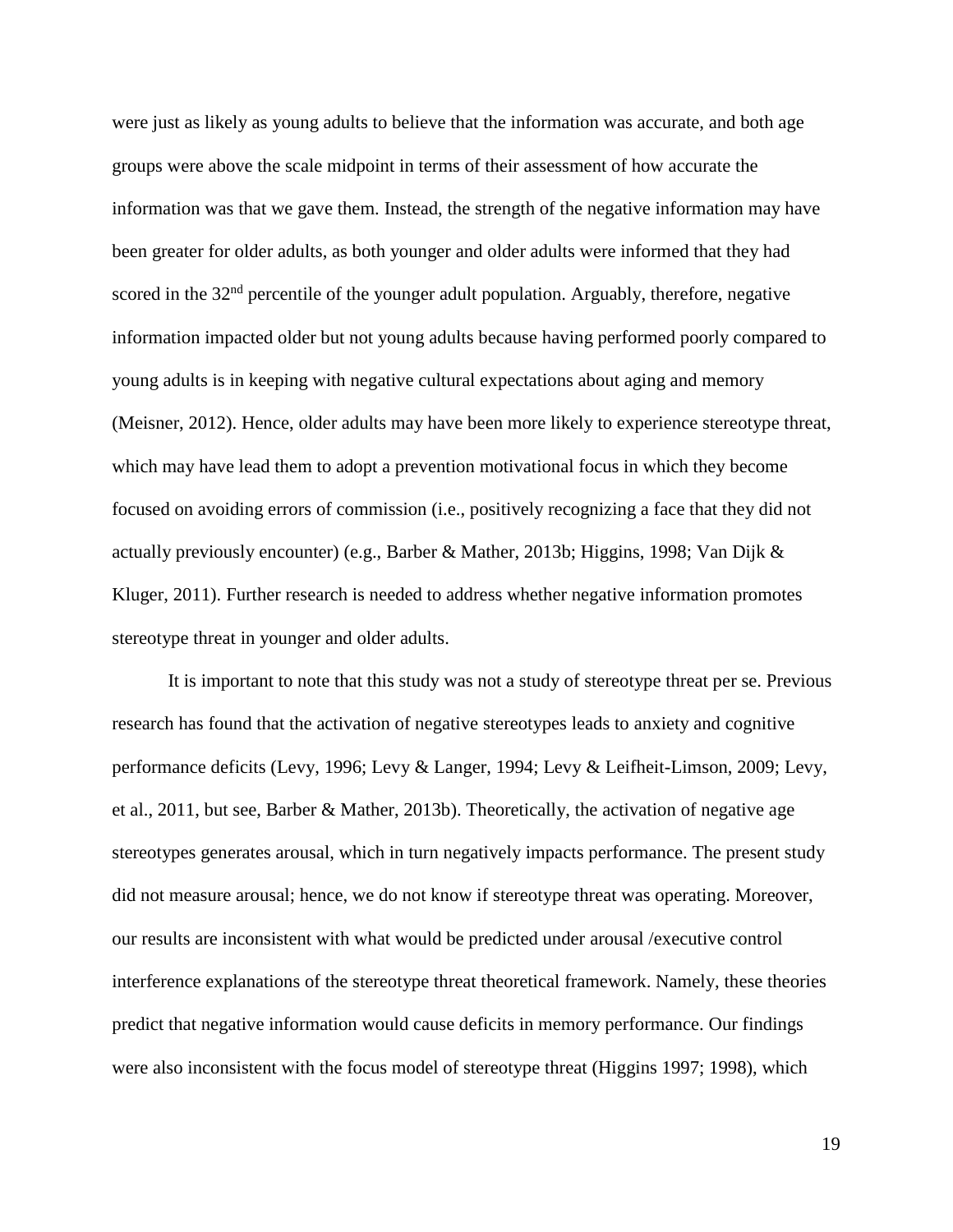would predict an overall decrease in the positive identification rate following negative information. We found the opposite, as face recognition performance was enhanced by negative information. Instead, while it is possible that older adults' anxiety levels were higher following negative information, this did not seem to cause performance deficits (e.g., Schmader, Johns, & Forbes, 2008). Instead, negative information may have increased older adults' motivation to improve their performance so as to avoid confirming negative stereotypes about aging and memory (see Eysenck & Calvo, 1992; Inzlicht, Aronson, Good, & McKay, 2006).

We were unable to identify any retrieval mechanism to account for why older adult performance improved in the face of negative information about their ability. If negative information increased older adults' prevention focus and was motivating them to avoid making errors, then one would expect to see an associated increase in response times; but, we did not find any evidence that this was the case. While older adults took longer to respond than younger adults, response times did not vary depending on the type of information received. Thus, while negative information led older adults to respond more accurately, this change was not reflected in increased response times. The impact that negative information has on motivation and decision strategies is in need of further research. Additionally, we replicated previous findings that older adults are more likely to engage in familiarity-based processing rather than itemspecific processing during memory retrieval (Badham et al., 2012; Bastin & Van der Linden, 2003; Edmonds et al, 2011; Howard et al., 2006; Jennings & Jacoby, 1997; Schacter, et al., 1997). Increased use of item-specific information is associated with enhanced recognition performance (Engelkamp, Biegelmann, & McDaniel, 1998; McCabe, Presmanes, Robertson, & Smith, 2004), but the effect size was relatively small. Negative information about face recognition ability, however, was not found to increase older adults' use of item-specific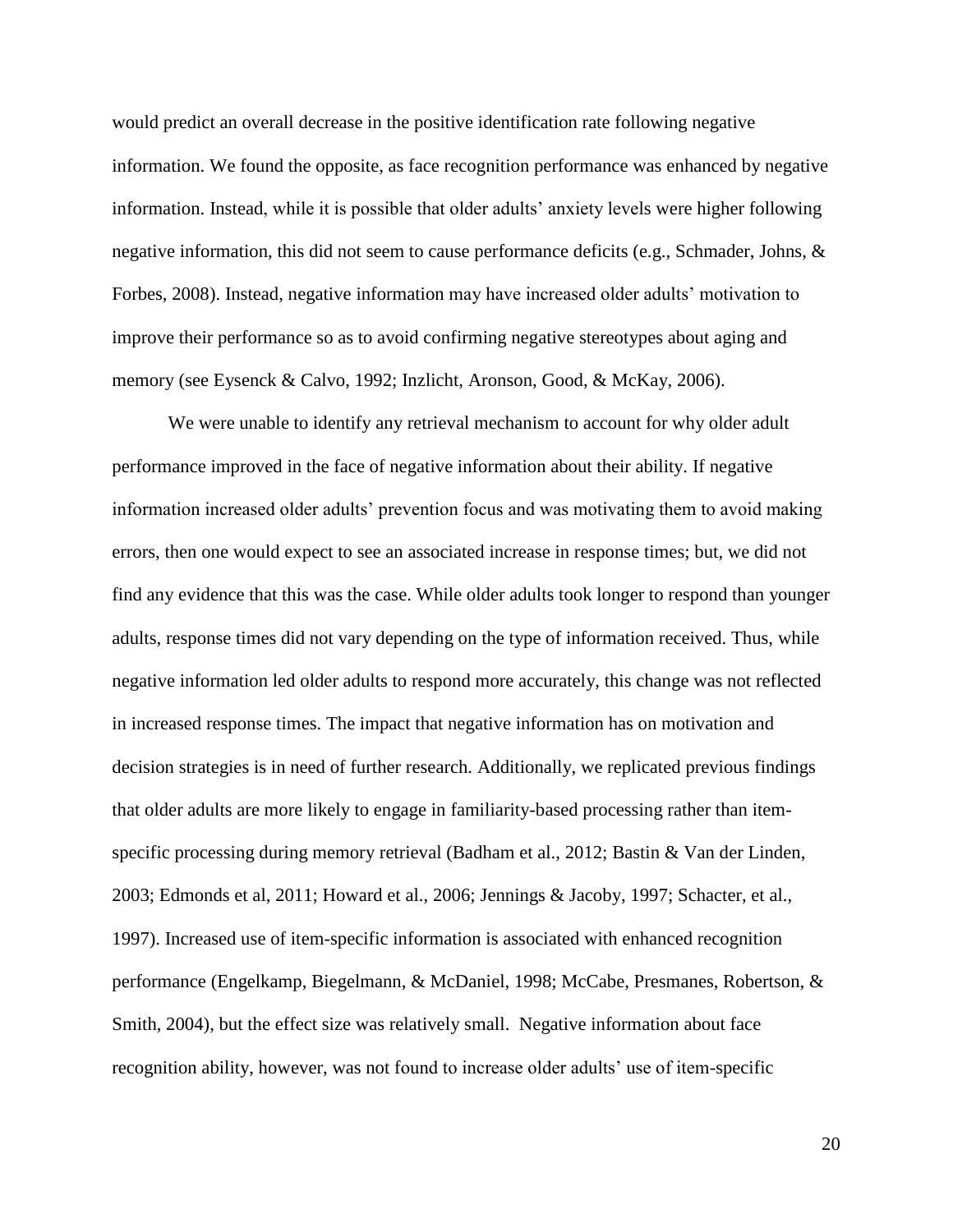information on the recognition test. On the one hand, perhaps older adults are simply unable to further increase their use of item-specific processing. Research suggests that the ability to engage in item-specific processing decreases with age, while familiarity-based processing remains relatively intact (Jacoby, 1991; Yonelinas, 2002). Additionally, research has found that priming negative aging stereotypes can result in more familiarity-based processing than item-specific processing in older adults (Hess, et al., 2009). On the other hand, other research has shown that item-specific information can be used by older adults during retrieval to improve memory accuracy (Thomas & Dubois, 2011; Thomas & Sommers, 2005). Perhaps older adults in our study did actually increase their use of item-specific processing following negative information, but they were not able to perceive and report that such a shift had occurred. Thus, the processing strategy that they had actually used might not have been reflected in the self-report data we obtained in measuring face processing style. Additional research to directly test this possibility seems warranted.

Interestingly, positive information did not influence memory performance in either age group. Research has shown that the impact of positive and negative information on performance is influenced by both task type and motivation. Positive and negative information differentially impact performance in different situations (Carver & Scheier, 1998; Kluger & DeNisi, 1996; Locke & Latham, 1990). Both negative and positive information can either increase or decrease overall performance (for a review, see, Kluger & DeNisi, 1996). Additionally, negative information has a larger impact on performance than positive information on tasks where attention and accuracy are important (e.g., Van Dijk & Kluger, 2011). In our older adults, the positive information we provided may have required a much stronger delivery to overcome negative stereotypes about aging and memory. Moreover, the beneficial effects of positive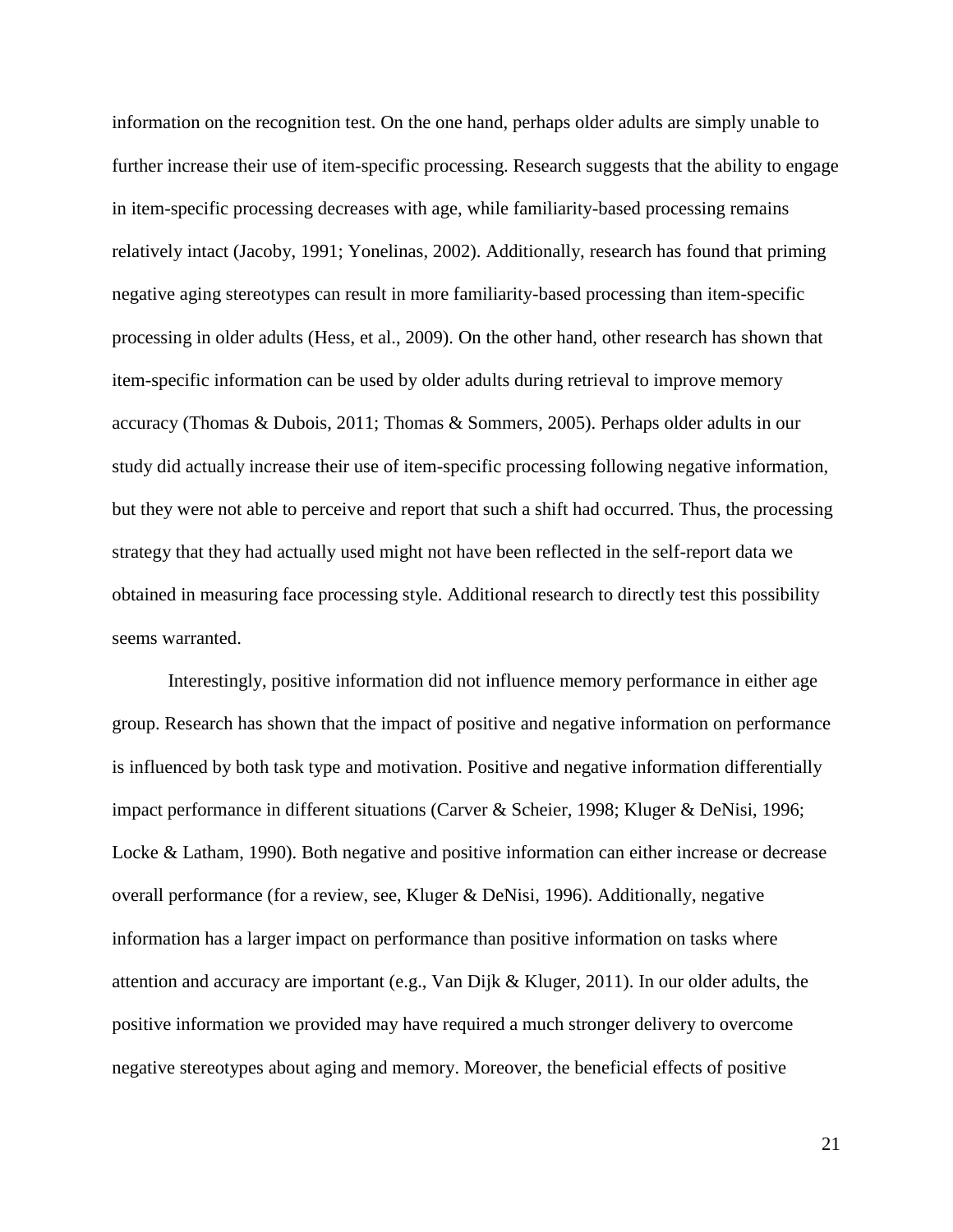information may only be evident in older adults who possess a strong sense of memory control (Soederberg Miller & West, 2010). In the present, study, however, we were not able to examine the impact of beliefs about memory, as neither positive nor negative information was not found to impact performance. Further research should be directed towards examining how beliefs about memory impact memory performance.

Finally, we found that older adults evaluated their memory as poorer compared to young adults. Older adults, however, appeared to successfully adapt their recognition strategy to the demands of the task, whereas young adults did not. In particular, older adults seemed to adopt a recognition strategy that enabled them to recognize faces when they were told that their ability was poor. These findings suggest that the older adults were employing a meta-cognitive strategy to improve their memory performance. This is a rather tentative conclusion, however, as the improvement in recognition performance in the face of negative information was quite small relative to the control condition. Additionally, we could not determine how negative information affected the strategy that older adults adopted, as response times and item specific processing did not vary across the information conditions. Finally, it is also worth noting that we employed recognition tasks that had a small number of to-be remembered items. Consequently, these tests may not have been as sensitive to age-related differences in recognition memory compared to retrieval tasks which, for example, demand greater elaborative processes, or induce greater interference during retrieval (e.g. Carr, Castel, & Knowlton, 2015; Craik & Schloerscheidt, 2011). Thus, additional research is needed to examine the conditions in which older adults can modulate memory retrieval in order to improve their performance, and how this modulation occurs.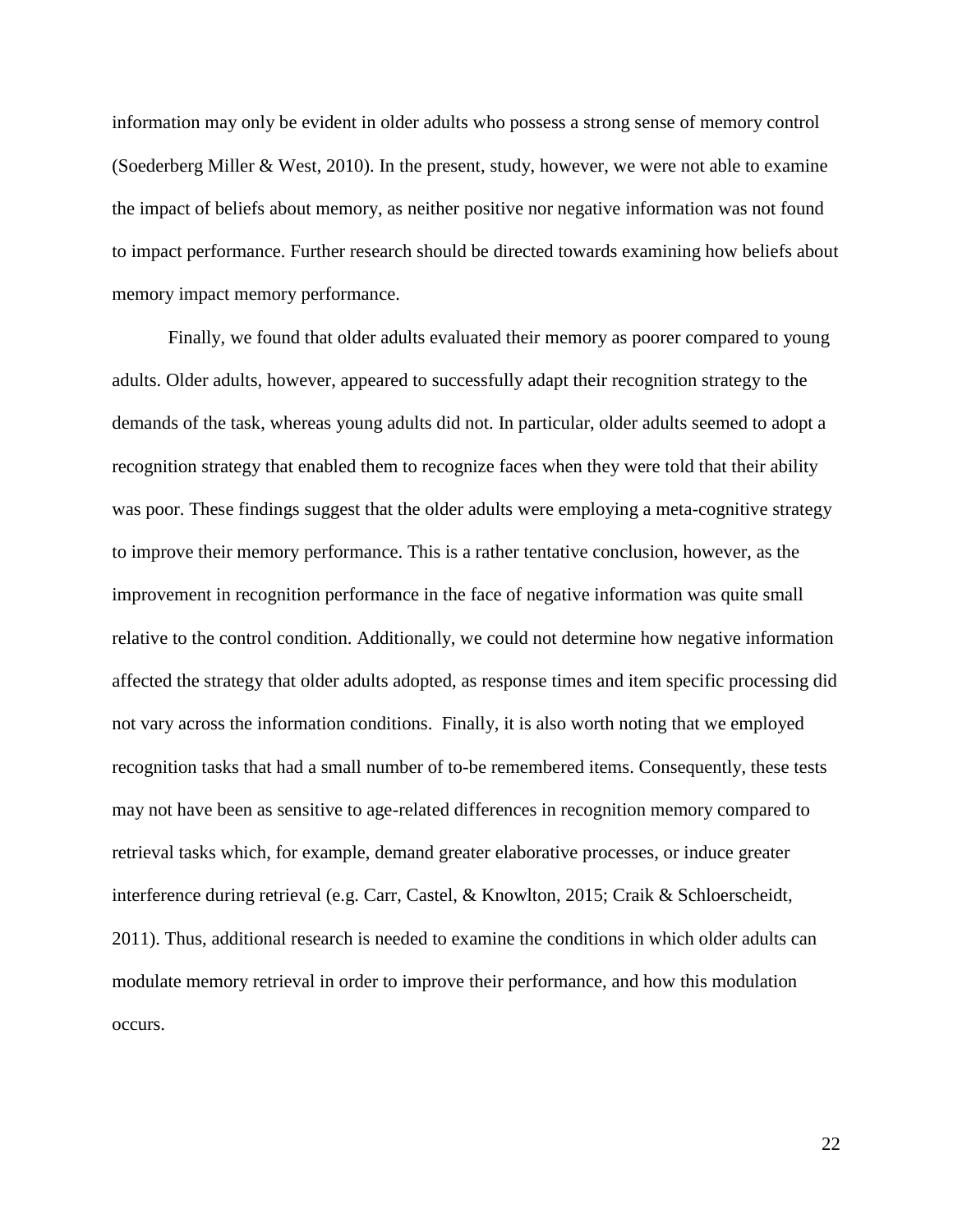To summarize, this study adds to the growing body of literature demonstrating that older adults can adopt meta-cognitive strategies to improve their recognition performance (Barber & Mather, 2013b; da Silva & Sunderland, 2010; Pendergrass, et al., 2012). We also add to the literature the finding that providing older adults with bogus negative information about their face recognition ability seems to motivate them to employ a more effective recognition strategy, thereby increasing their actual ability to recognize faces. However, the specific strategy that older adults were using to increase their memory accuracy remains elusive, as the group that had received negative information did not differ from the control group with respect to response times or the use of item-specific processing on the face recognition test. Further research is needed to discover how beliefs about memory and motivation can affect the accuracy of everyday cognition in older adults.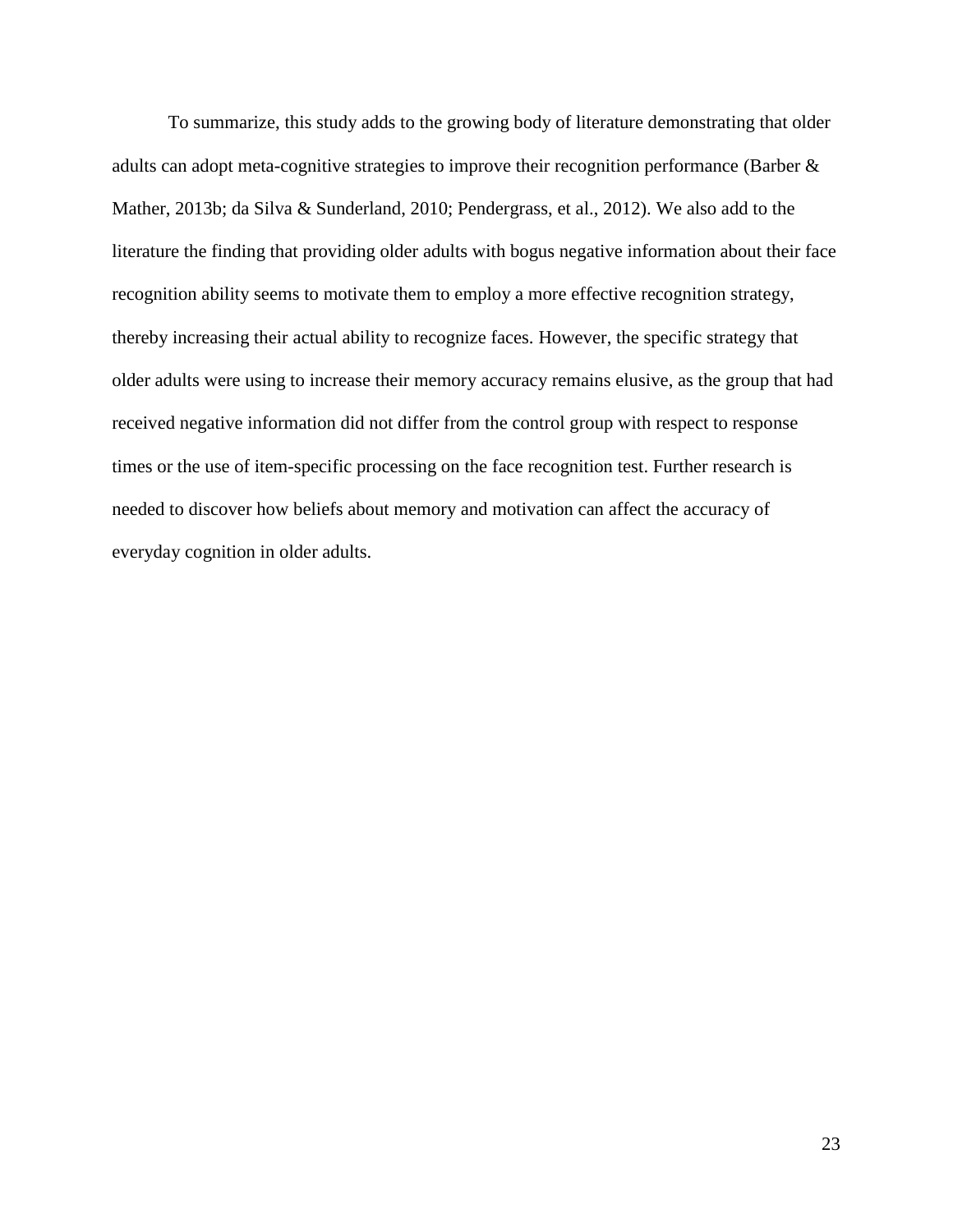#### References

- Adams-Price, C. (1992). Eyewitness memory and aging: Predictors of accuracy in recall and person recognition. *Psychology & Aging, 7*, 602-608. doi: 10.1037/0882-7974.7.4.602
- Badham, S. P., Wade, K. A., Watts, H. J. E., Woods, N. G., & Maylor, E. A. (2012). Replicating distinctive facial features in lineups: identification performance in young versus older adults. *Psychonomic Bulletin & Review.* doi:10.3758/s13423-012-0339-2

Bandura, A. (1997). *Self-efficacy: the ease of control*. New York: W. H. Freeman.

- Barber, S. J., & Mather, M. (2013a). Stereotype threat can both enhance and impair older adults' memory. *Psychological Science*, *24*(12), 2522-2529. doi:10.1177/0956797613497023
- Barber, S. J., & Mather, M. (2013b). Stereotype threat can reduce older adults' memory errors. *Quarterly Journal of Experimental Psychology*, *66*(10), 1888-1895. doi:10.1080/17470218.2013.840656
- Bartlett, J. C., & Leslie, J. E. (1986). Aging and memory for faces versus single views of faces. *Memory & Cognition, 14*, 371-381. doi: 10.3758/BF03197012
- Bartlett, J. C., & Memon, A. (2007). The effects of delay on long-term memory for witnessed events. In M. P. Toglia, J. D. Read, D. F. Ross, & R. C. L. Lindsay (Eds.), *Handbook of Eyewitness Psychology: Volume II: Memory for people* (pp. 309-338). Mahwah, NJ: Erlbaum Associates Inc.
- Bastin, C., & Van der Linden, M. (2003). The contribution of recollection and familiarity to recognition memory: A study of the effects of test format and aging. *Neuropsychology, 17*(1), 14-24. doi:10.1037/0894-4105.17.1.14
- Boduroglu, A., Yoon, C., Luo, T., & Park, D. C. (2006). Age-related stereotypes: A comparison of American and Chinese cultures. *Gerontology, 52*(5), 324-333. doi:10.1159/000094614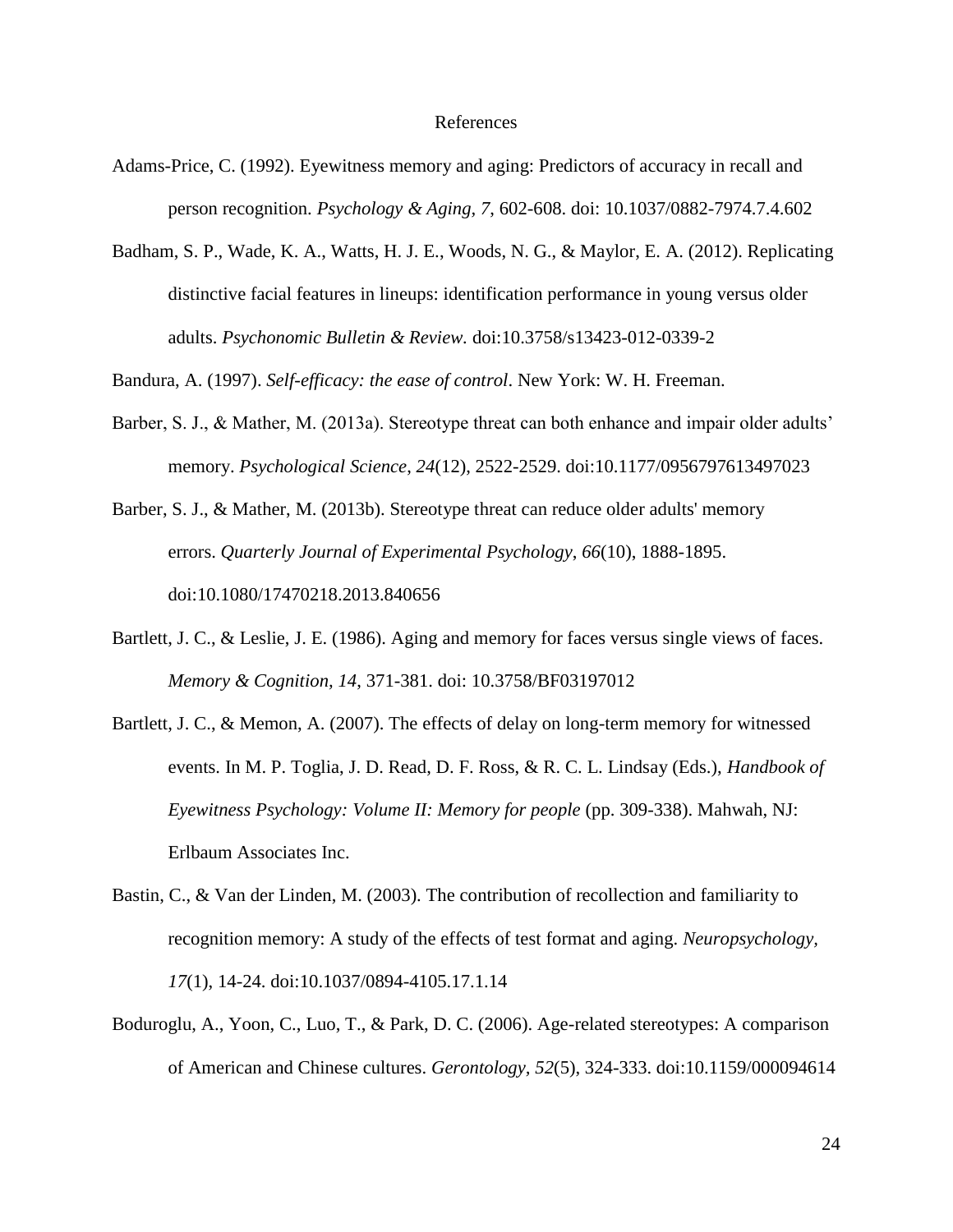- Carr, V. A., Castel, A. D., & Knowlton, B. J. (2015). Age-related differences in memory after attending to distinctiveness or similarity during learning. *Aging, Neuropsychology & Cognition*, *22*(2), 155-169. doi:10.1080/13825585.2014.898735
- Carver, C. S., & Scheier, M. F. (1998). *On the Self-regulation of Behavior*. New York: Cambridge University Press.
- Chasteen, A. L., Bhattacharyya, S., Horhota, M., Tam, R., & Hasher, L. (2005). How feelings of stereotype threat influence older adults' memory performance. *Experimental Aging Research, 31*, 235–260. doi:10.1080/03610730590948177
- Coudin, G., & Alexopoulos, T. (2010). 'Help me! I'm old!' How negative aging stereotypes create dependency among older adults. *Aging & Mental Health, 14*, 516-523. doi:101080/13607861003713182
- Craik, F. M., & Schloerscheidt, A. M. (2011). Age-Related Differences in Recognition Memory: Effects of Materials and Context Change. *Psychology & Aging*, *26*(3), 671-677. doi:10.1037/a0022203
- Crook, T. H., & Larrabee, G. J. (1992). Changes in facial recognition memory across the adult life span. *Journal of Gerontology, 47*, 138-141. doi:10.1093/geronj/47.3.P138
- Cuddy, A. J. C., Norton, M. I., & Fiske, S. T. (2005). This old stereotype: The pervasiveness and persistence of the elderly stereotype. *Journal of Social Issues, 61*, 267–285. doi:10.1111/j.1540-4560.2005.00405.x
- da Silva, L., & Sunderland, A. (2010). Effects of immediate feedback and errorless learning on recognition memory processing in young and older adults. *Neuropsychological Rehabilitation, 20*(1), 42-58. doi:10.1080/09602010903036731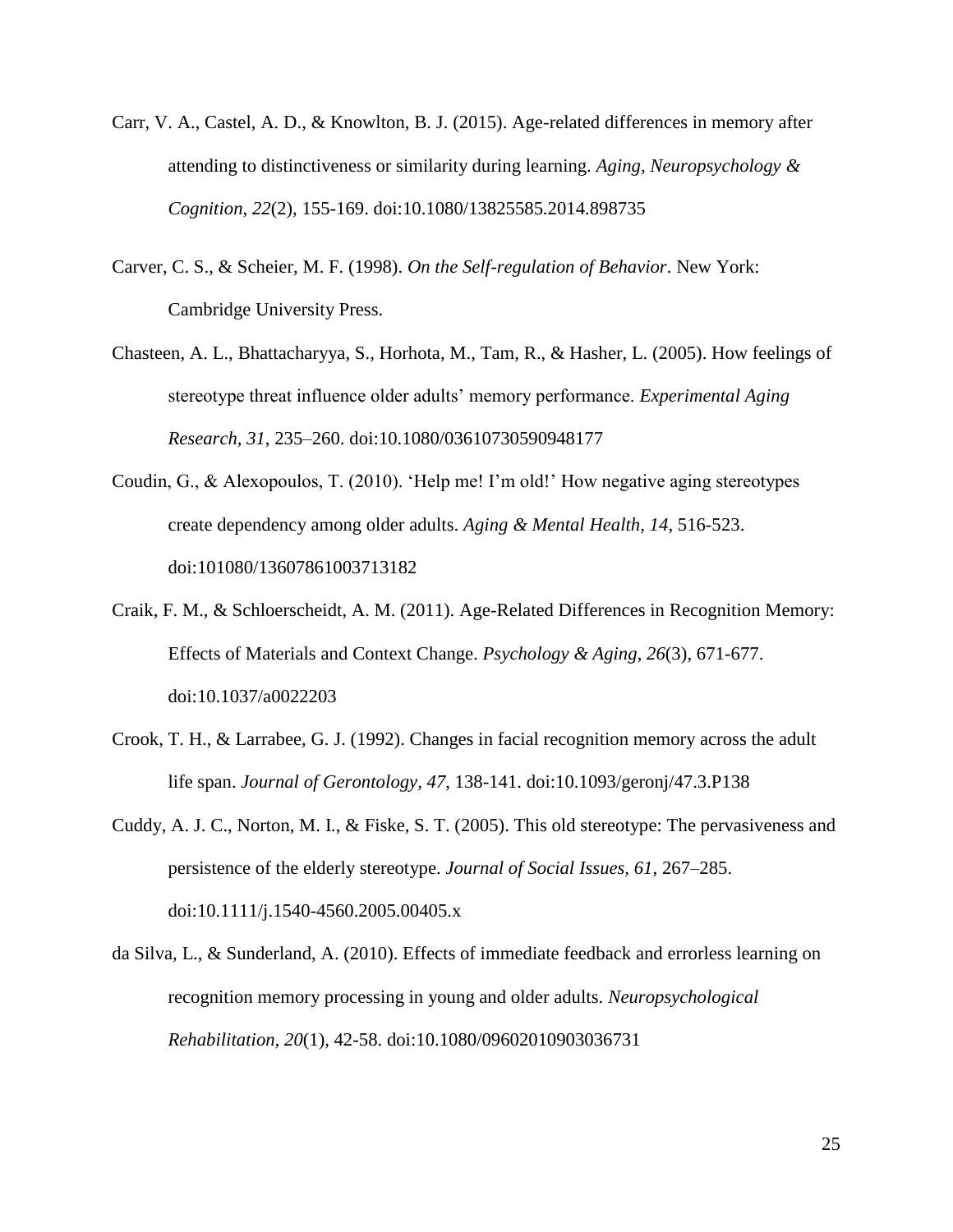- Edmonds, E. C., Glisky, E. L., Bartlett, J. C., & Rapcsak, S. Z. (2011). Cognitive mechanisms of false facial recognition in older adults. *Psychology & Aging, 27*, 54-60. doi:10.1037/a0024582
- Engelkamp, J., Biegelmann, U., & McDaniel, M. A. (1998). Relational and item-specific information: Trade-off and redundancy. *Memory, 6*(3), 307-333. doi:10.1080/741942360
- Eysenck, M. W., & Calvo, M. G. (1992). Anxiety and performance: The processing efficiency theory. *Cognition & Emotion, 6*(6), 409-434. doi:10.1080/02699939208409696
- Ferris, S. B., Crook, T., Clark, E., McCarthy, M., & Rae, D. (1980). Facial recognition memory deficits in normal aging and senile dementia. *Journal of Gerontology, 35*, 707-714. doi:*10.1093/geronj/35.5.707*
- Folstein, M. F., Folstein, S. E., & McHugh, P. R. (1975). Mini-mental state: A practical method for grading the cognitive state of patients for the clinician. *Journal of Psychiatric Research*, *12*(3), 189-198. doi:10.1016/0022-3956(75)90026-6
- Firestone, S., Turk-Browne, N. B., & Ryan, J. D. (2007). Age-related deficits in face recognition are related to underlying changes in scanning behavior. *Aging, Neuropsychology & Cognition, 14*, 594-607. doi:*10.1080/13825580600899717*
- Fulton, A., & Bartlett, J. C. (1991). Young and old faces in young and old heads: The factor of age in face recognition. *Psychology & Aging, 6*, 623-630. doi:10.1037/0882- 7974.6.4.623.
- Gilewski, M. J., Zelinski, E. M., & Schaie, K. (1990). The Memory Functioning Questionnaire for assessment of memory complaints in adulthood and old age. *Psychology & Aging, 5*, 482-490. doi:10.1037/0882-7974.5.4.482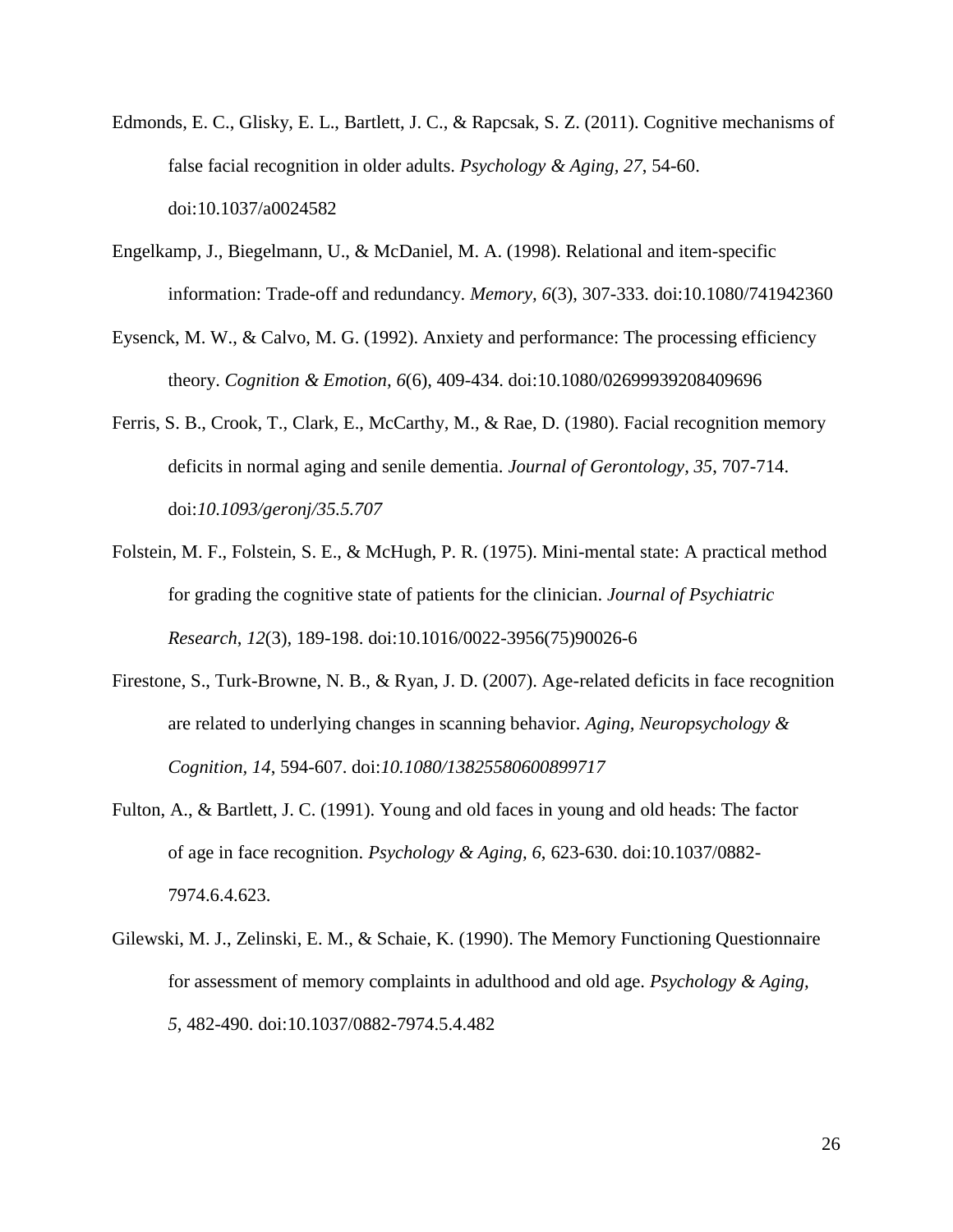- Hess, T. M., Auman, C., Colcombe, S. J., & Rahhal, T. A. (2003). The impact of stereotype threat on age differences in memory performance. *The Journals of Gerontology: Series B: Psychological Sciences and Social Sciences, 58B*, 3–11. doi:10.1093/geronb/58.1.P3
- Hess, T. M., Emery, L., & Queen, T. L. (2009). Task demands moderate stereotype threat effects on memory performance. T*he Journals of Gerontology: Series B: Psychological Sciences and Social Sciences, 64*, 482-486. doi:10.1093/geronb/gbp044
- Hess, T. M., & Hinson, J. T. (2006). Age-related variation in the influences of aging stereotypes on memory in adulthood. *Psychology & Aging*, *21*, 621–625. doi:10.1037/0882- 7974.21.3.621
- Hess, T. M., Hinson, J. T., & Hodges, E. A (2009): Moderators of and Mechanisms Underlying Stereotype Threat Effects on Older Adults' Memory Performance. *Experimental Aging Research, 35*, 153-177. doi: 10.1080/03610730802716413
- Hess, T. M., Hinson, J. T., & Statham, J. A. (2004). Explicit and implicit stereotype activation effects on memory: Do age and awareness moderate the impact of priming? *Psychology & Aging*, *19*, 495–505. doi:10.1037/0882-7974.19.3.495
- Higgins, E. (1997). Beyond pleasure and pain. *American Psychologist, 52*(12), 1280-1300. doi:10.1037/0003-066X.52.12.1280
- Higgins, E. T. (1998). Promotion and prevention: Regulatory focus as a motivational principle. In M. P. Zanna (Ed.), *Advances in experimental social psychology* (Vol. 30, pp. 1-46). New York: Academic Press.
- Howard, M. W., Bessette-Symons, B., Zhang, Y., & Hoyer, W. (2006). Aging selectively impairs recollection in recognition memory for pictures: Evidence from modelling and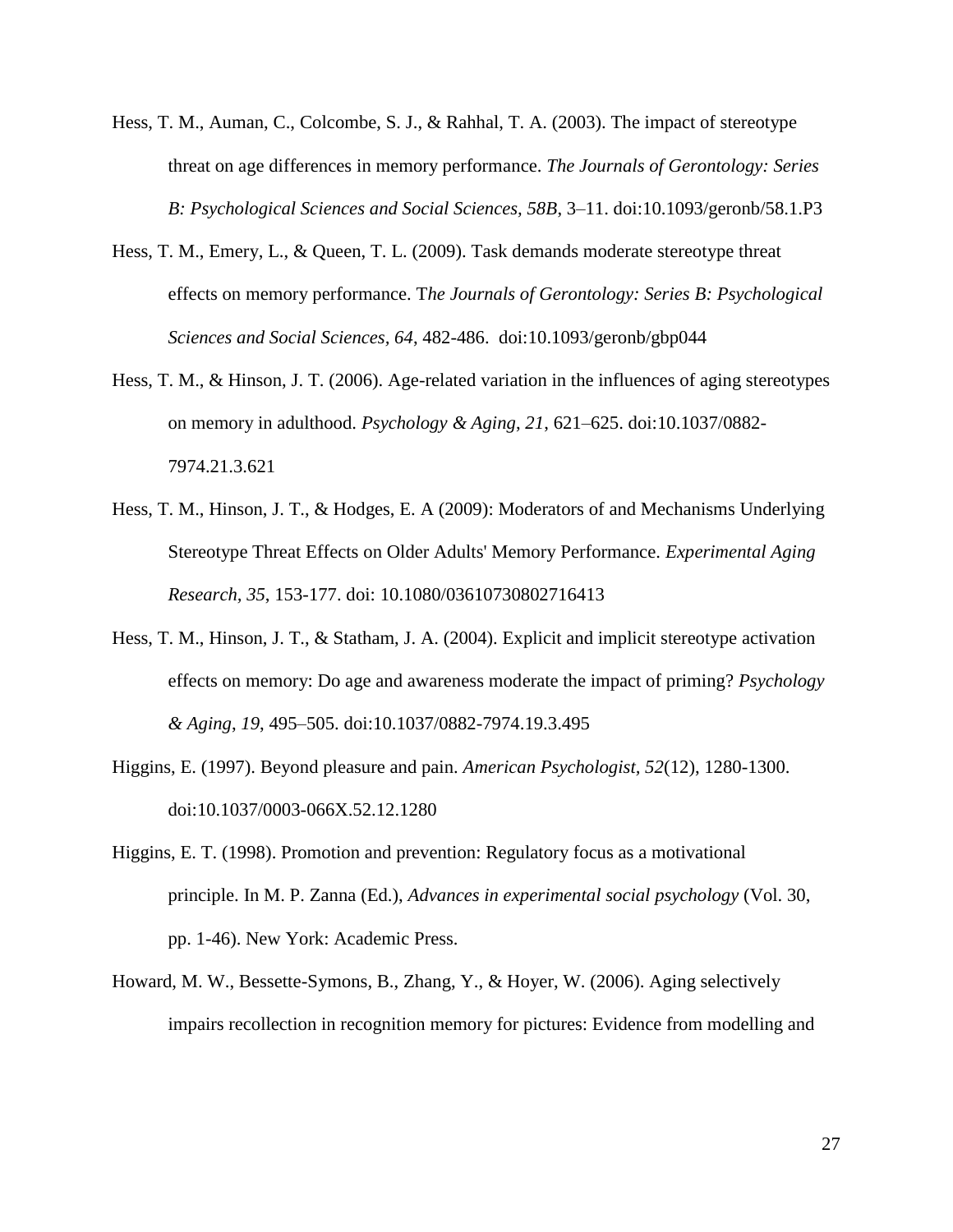receiver operating characteristic curves. *Psychology & Aging, 21*, 96-106. doi[:10.1037/0882-7974.21.1.96](javascript:__doLinkPostBack()

- Huh, T. J., Kramer, J. H., Gazzaley, A., & Delis, D. C. (2006). Response Bias and aging on a recognition memory task. *Journal of the International Neuropsychological Society, 12*, 1–7. doi:10.1017/S1355617706060024
- Hultsch, D. F., Hertzog, C., Dixon, R. A., & Small, B. J. (1998). *Memory change in the aged*. New York: Cambridge University Press.
- Inzlicht, M., Aronson, J., Good, C., & McKay, L. (2006). A particular resiliency to threatening environments. *Journal of Experimental Social Psychology, 42*(3), 323-336. doi:10.1016/j.jesp.2005.05.005
- Israel, L. & Schacter, D. L. (1997).Pictorial encoding reduces false recognition of semantic associates. *Psychonomic Bulletin & Review, 4*, 577-581. doi:*apa.org/?uid=1997-39047- 019*
- Jacoby, L. L. (1991). A process dissociation framework: Separating automatic from intentional uses of memory. *Journal of Memory & Language, 30*, 513–541. doi:10.1016/0749- 596X(91)90025-F
- Jennings, J. M., & Jacoby, L. L. (1997). An opposition procedure for detecting age-related deficits in recollection: Telling effects of repetition. *Psychology & Aging, 12*(2), 352-361. doi:10.1037/0882-7974.12.2.352
- Kluger, A. N., & DeNisi, A. (1996). The effects of feedback interventions on performance: A historical review, a meta-analysis, and a preliminary feedback intervention theory. *Psychological Bulletin, 119*, 254-284. doi:10.1037/0033-2909.119.2.254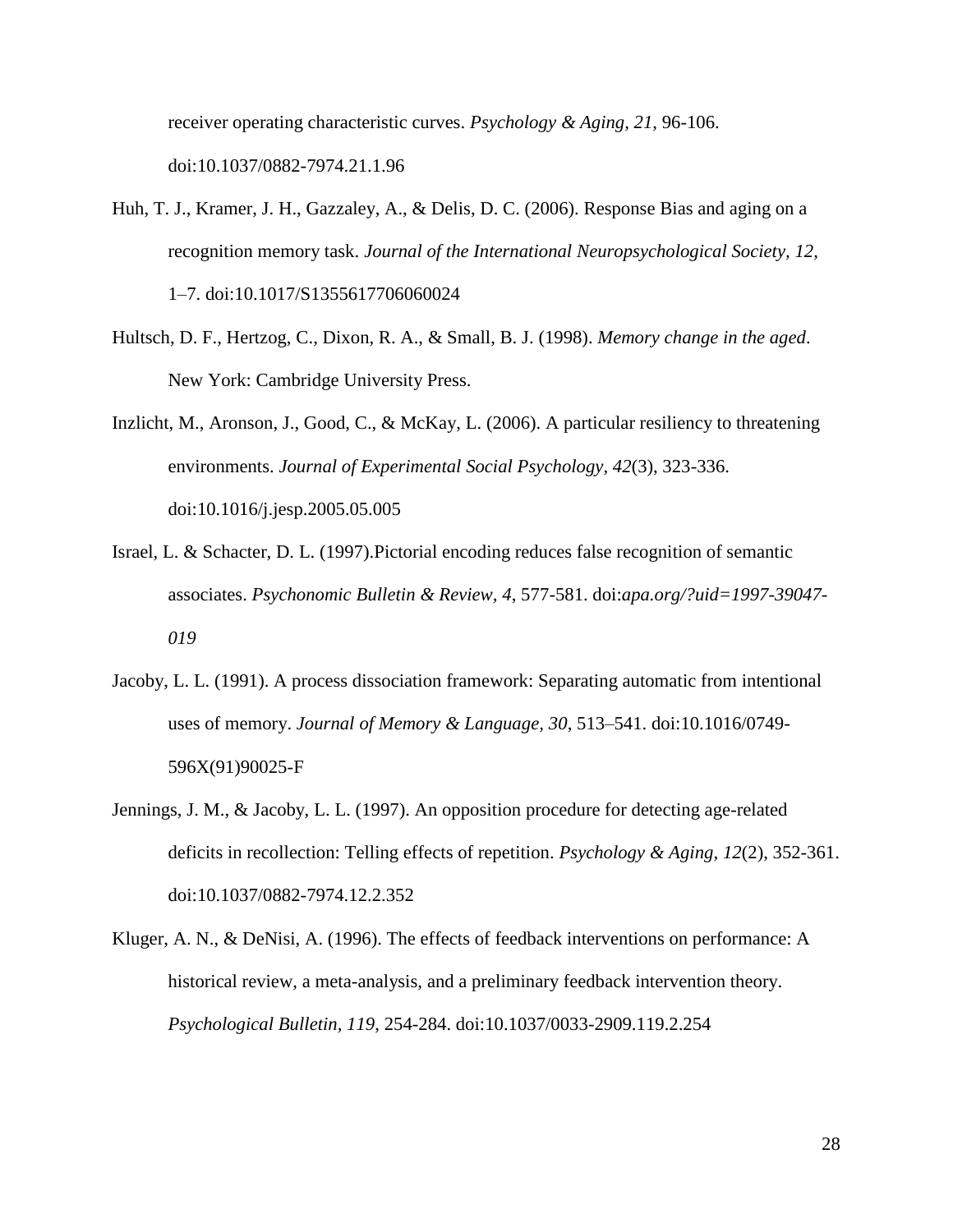- Lachman, M. E. (1991). Perceived control over memory aging: Developmental and intervention perspectives. *Journal of Social Issues, 47*(4), 159-175.
- Lachman, M. E., & Andreoletti, C. (2006). Strategy Use Mediates the Relationship Between Control Beliefs and Memory Performance for Middle-Aged and Older Adults. *Journals of Gerontology Series B: Psychological Sciences & Social Sciences, 61B*(2), 88-94.
- Lachman, M. E., Bandura, M., Weaver, S. L., & Elliott, E. (1995). Assessing memory control beliefs: The Memory Controllability Inventory. *Aging & Cognition, 2*, 67-84. doi:10.1080/13825589508256589
- Lamont, A. C., Stewert-Williams, S., & Podd, J. (2005). Face recognition and aging: Effects of target age and memory load. *Memory & Cognition, 33*, 1017–1024. doi:10.3758/BF03193209
- Levy, B. R. (1996). Improving memory in old age through implicit self-stereotyping. *Journal of Personality & Social Psychology*, *71*, 1092–1107. doi:10.1037/0022-3514.71.6.1092
- Levy, B. R. (2003). Mind matters: Cognitive and physical effects of aging self-stereotypes. *The Journals of Gerontology Series B: Psychological Sciences and Social Sciences*, *58B*, P203–P211. doi:10.1093/geronb/58.4.P203
- Levy, B. R. (2008). Rigidity as a predictor of older persons' aging stereotypes and aging selfperceptions. *Social Behavior & Personality, 36*, 559–570. doi:10.2224/sbp.2008.36.4.559
- Levy, B. R., & Banaji, M. R. (2002). Implicit ageism. In T. Nelson (Ed.), *Ageism: Stereotypes and Prejudice Against Older Persons* (pp. 49–75). Cambridge, MA: MIT Press.
- Levy, B. R, & Langer, E. (1994). Aging free from negative stereotypes: Successful memory among the American deaf and in China. *Journal of Personality & Social Psychology, 66*, 935-943. doi:10.1037/0022-3514.66.6.989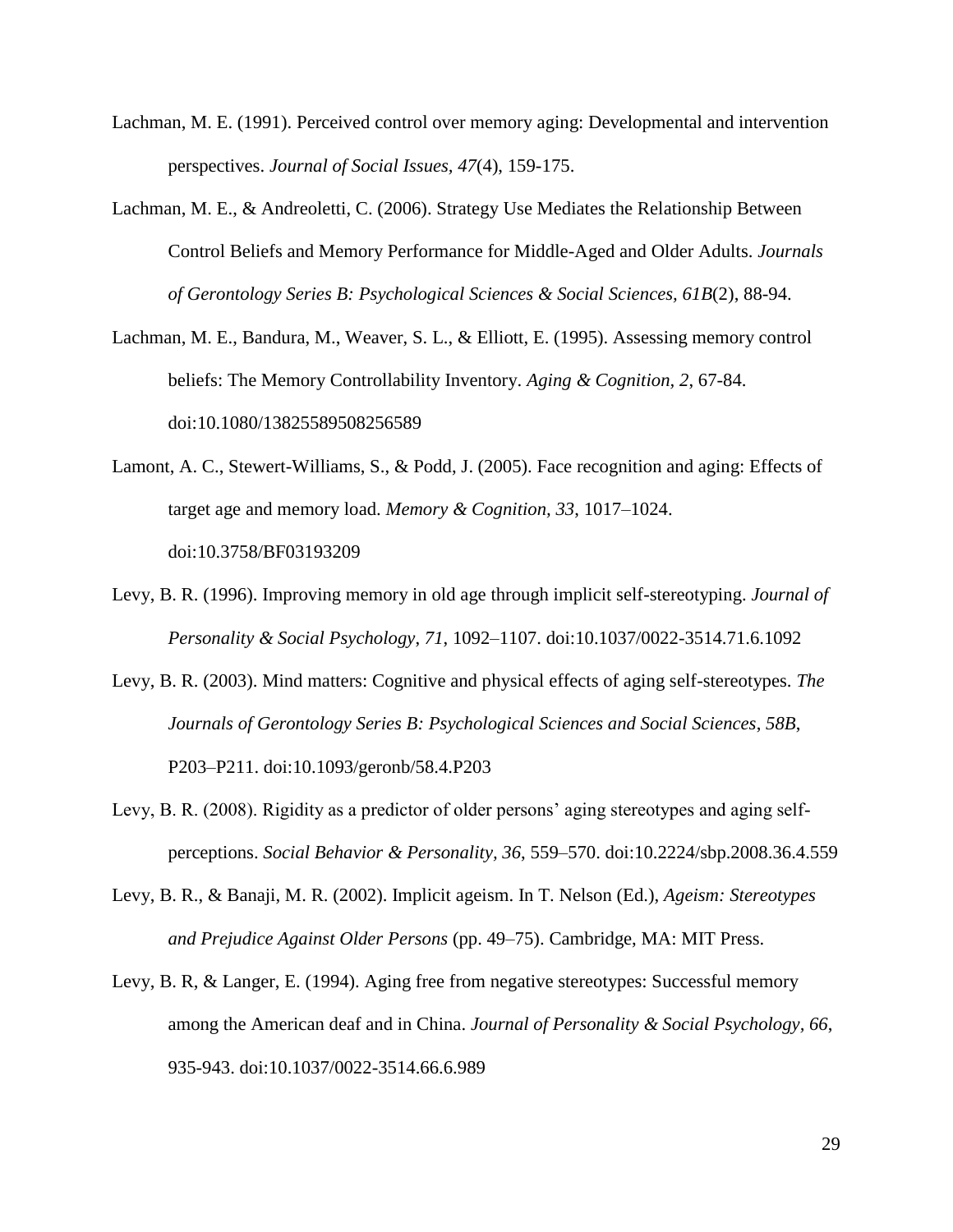- Levy, B. R., & Leifheit-Limson, E. (2009). The stereotype-matching effect: Greater influence on functioning when age stereotypes correspond to outcomes. *Psychology & Aging*, *24*, 230– 233. doi:10.1037/a0014563
- Levy, B. R., Zonderman, A.B., Slade, M.D., & Ferrucci, L. (2011). Memory shaped by age stereotypes over time. *The Journals of Gerontology, Series B: Psychological Sciences & Social Sciences, 67B* (4), 432-436. doi:*10.1093/geronb/gbr120*
- Locke, E. A., & Latham, G. P. (1990). *A theory of goal setting & task performance*. Englewood Cliffs, NJ US: Prentice-Hall, Inc.
- McCabe, D. P., Presmanes, A. G., Robertson, C. L., & Smith, A. D. (2004). Item-specific processing reduces false memories. *Psychonomic Bulletin & Review, 11*(6), 1074-1079. doi:10.3758/BF03196739
- Meisner, B. A. (2012). A meta-analysis of positive and negative age stereotype priming effects on behavior among older adults. *The Journals of Gerontology: Series B: Psychological Sciences & Social Sciences*, *67B*(1), 13-17. doi:10.1093/geronb/gbr062
- Memon, A., & Bartlett, J. C. (2002). The effects of verbalisation on face recognition in young and older adults. *Applied Cognitive Psychology, 16*, 635–650. doi:10.1002/acp.820
- Memon, A., Bartlett, J., Rose, R., & Gray, C. (2003). The aging eyewitness: Effects of age on face, delay, and source-memory ability. *Journal of Gerontology: Psychological Sciences, 58B*, P338–P345. doi:10.1093/geronb/58.6.P338.
- Memon, A., & Gabbert, F. (2003). Improving the identification accuracy of senior witnesses: Do pre-lineup questions and sequential testing help? *Journal of Applied Psychology, 88*, 341- 347. doi:10.1037/0021-9010.88.2.341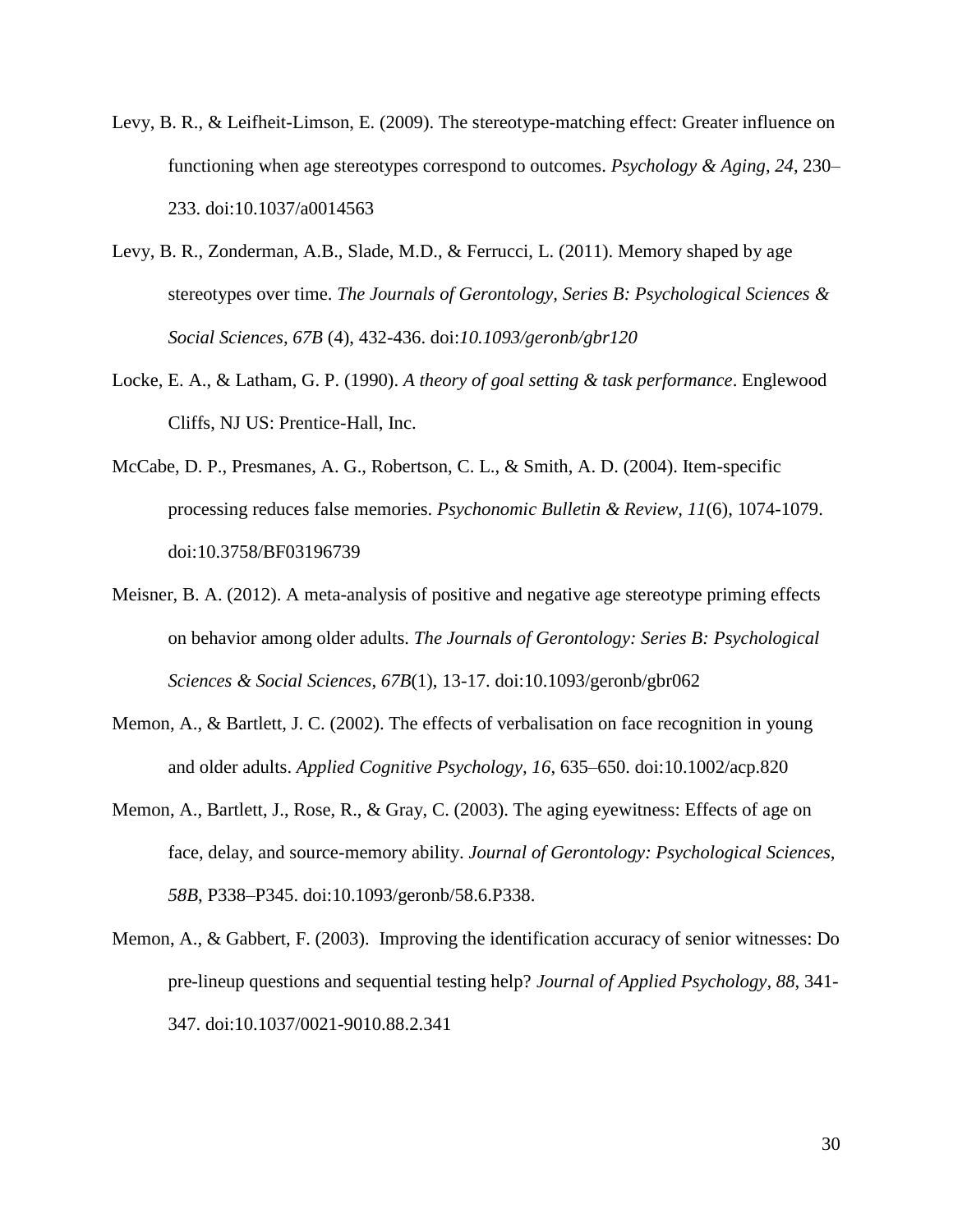- Memon, A., Hope, L., Bartlett, J. C. & Bull, R. (2002). Eyewitness recognition errors: The effects of mugshot viewing and choosing in young and old adults. *Memory & Cognition, 30,* 1219-1227. doi:10.3758/BF03213404
- Memon, A., Hope, L., & Bull, R. (2003). Exposure Duration: Effects on eyewitness accuracy and confidence. *British Journal of Psychology, 94,* 339-354. doi:10.1348/000712603767876262
- Mickes, L., Wixted, J. T., & Wais, P. E. (2007). A direct test of the unequal-variance signal detection model of recognition memory. *Psychonomic Bulletin & Review*, *14*(5), 858- 865. doi:10.3758/BF03194112
- Mickes, L., Wais, P. E., & Wixted, J. T. (2009). Recollection is a continuous process: Implications for dual-process theories of recognition memory. *Psychological Science*, *20*(4), 509-515. doi:10.1111/j.1467-9280.2009.02324.x
- Mickes, L., Hwe, V., Wais, P. E., & Wixted, J. T. (2011). Strong memories are hard to scale. *Journal of Experimental Psychology: General*, *140*(2), 239-257. doi:10.1037/a0023007
- Miller, L., & Lachman, M. E. (1999). The sense of control and cognitive aging: Toward a model of mediational processes. In T. M. Hess, F. Blanchard-Fields (Eds.) *Social Cognition and Aging* (pp. 17-41). San Diego, CA, US: Academic Press.
- Minear, M., & Park, D. C. (2004). A lifespan database of adult facial stimuli. *Behavior Research Methods, Instruments, & Computers, 36*, 630-633. doi:10.3758/BF03206543
- Nelson, T. D. (2005). Ageism: Prejudice against our feared future self. *Journal of Social Issues, 61*, 207–221. doi:10.1111/j.1540-4560.2005.00402.x
- Ozen, L. J., Skinner, E. I., & Fernandes, M. A. (2010). Rejecting familiar distracters during recognition in young adults with traumatic brain injury and in healthy older adults.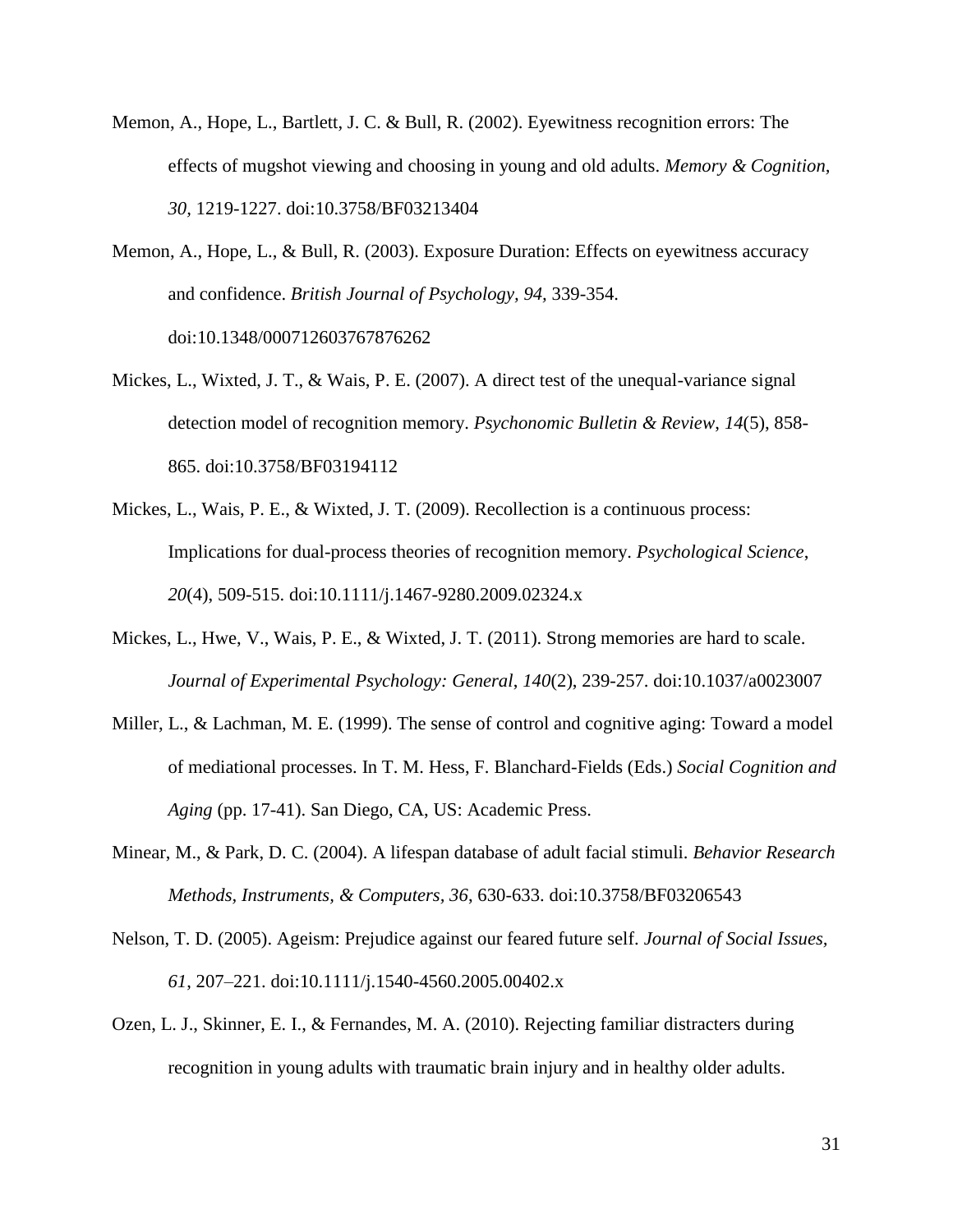*Journal of the International Neuropsychological Society, 16*, 556-565. doi:10.1017/S1355617710000202

Pendergrass, R., Olfman, D., Schmalstig, M., Seder, K., & Light, L. L. (2012). Age, criterion flexibility, and associative recognition. *The journals of Gerontology, Series B: Psychological Sciences & Social Sciences, 6*, 36-421. doi:10.1093/geronb/gbr071

- Rabbitt, P. (1979). How old and young subjects monitor and control responses for accuracy and speed. *British Journal of Psychology, 70*(2), 305-311.
- Rahhal, T., Hasher, L., & Colcombe, S. (2001). Instructional manipulations and age differences in memory: Now you see them, now you don't*. Psychology & Aging, 16*, 697–706. doi:10.1037/0882-7974.16.4.697
- Rhodes, M. G., & Anastasi, J. S. (2012). The own-age bias in face recognition: A meta-analytic and theoretical review. *Psychological Bulletin, 138*, 146-174. doi:10.1037/a0025750
- Rose, R., Bull, R., & Vrij, A. (2003). Enhancing older witnesses' identification performance: Context reinstatement is not the answer*. Canadian Journal of Police & Security Services, 1*, 173-184.
- Rose, R., Bull, R., & Vrij, A. (2005). Non-biased lineup instructions do matter: A problem for older witnesses. *Psychology, Crime, & Law, 11*, 2, 147-159. doi:10.1080/10683160512331316307

Salthouse, T. A. (1979). Adult age and the speed-accuracy trade-of. *Ergonomics, 22*, 811-821.

Schacter, D. L., Israel, L., & Racine, C. (1999). Suppressing false recognition in young and older adults: The distinctiveness heuristic. *Journal of Memory & Language*, 40, 1-24. doi:10.1006/jmla.1998.2611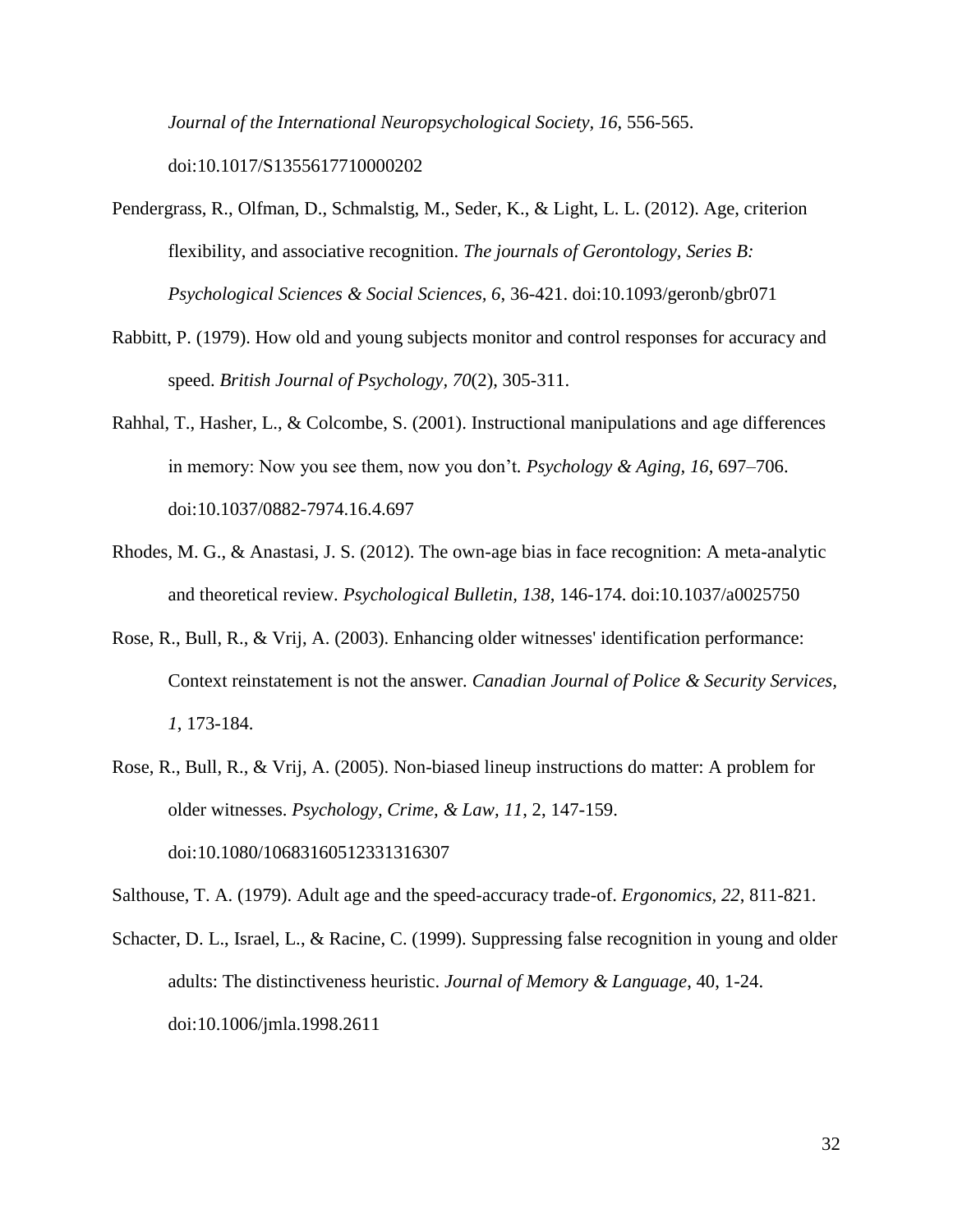- Schacter, D. L., Koutstaal, W., Johnson, M. K., Gross, M. S., & Angell, K. E. (1997). False recollection induced by photographs: A comparison of older and young adults. *Psychology & Aging, 12*, 203-215. doi:10.1037/0882-7974.12.2.203
- Schmader, T., Johns, M., & Forbes, C. (2008). An integrated process model of stereotype threat effects on performance. *Psychological Review, 115*(2), 336-356. doi:10.1037/0033- 295X.115.2.336
- Searcy, J., Bartlett, J. C., & Memon, A. (1999). Age differences in accuracy and choosing in eyewitness identification and face recognition. *Memory & Cognition, 27*, 538–552. doi:10.3758/BF03211547
- Searcy, J. H., Bartlett, J. C, & Memon, A. (2000). Influence of post-event narratives, line-up conditions and individuals differences on false identification by young and older eyewitnesses. *Legal & Criminological Psychology, 5,* 219-235. doi:10.1348/135532500168100
- Searcy, J. H., Bartlett, J. C, Memon, A., & Swanson, K. (2001). Aging and lineup performance at long retention intervals: Effects of metamemory and context reinstatement. *Journal of Applied Psychology, 86,* 207-214. doi:10.1037/0021-9010.86.2.207
- Smith, G. A., & Brewer, N. (1985). Age and individual differences in correct and error reaction times. *British Journal of Psychology, 76*(2), 199 – 203
- Smith, G. A., & Brewer, N. (1995). Slowness and age: Speed-accuracy mechanisms. *Psychology & Aging, 10*(2), 238-247. doi:10.1037/0882-7974.10.2.238
- Soederberg Miller, L., & West, R. L. (2010). The Effects of Age, Control Beliefs, and Feedback on Self-Regulation of Reading and Problem Solving. *Experimental Aging Research, 36*(1), 40-63. doi:10.1080/03610730903418380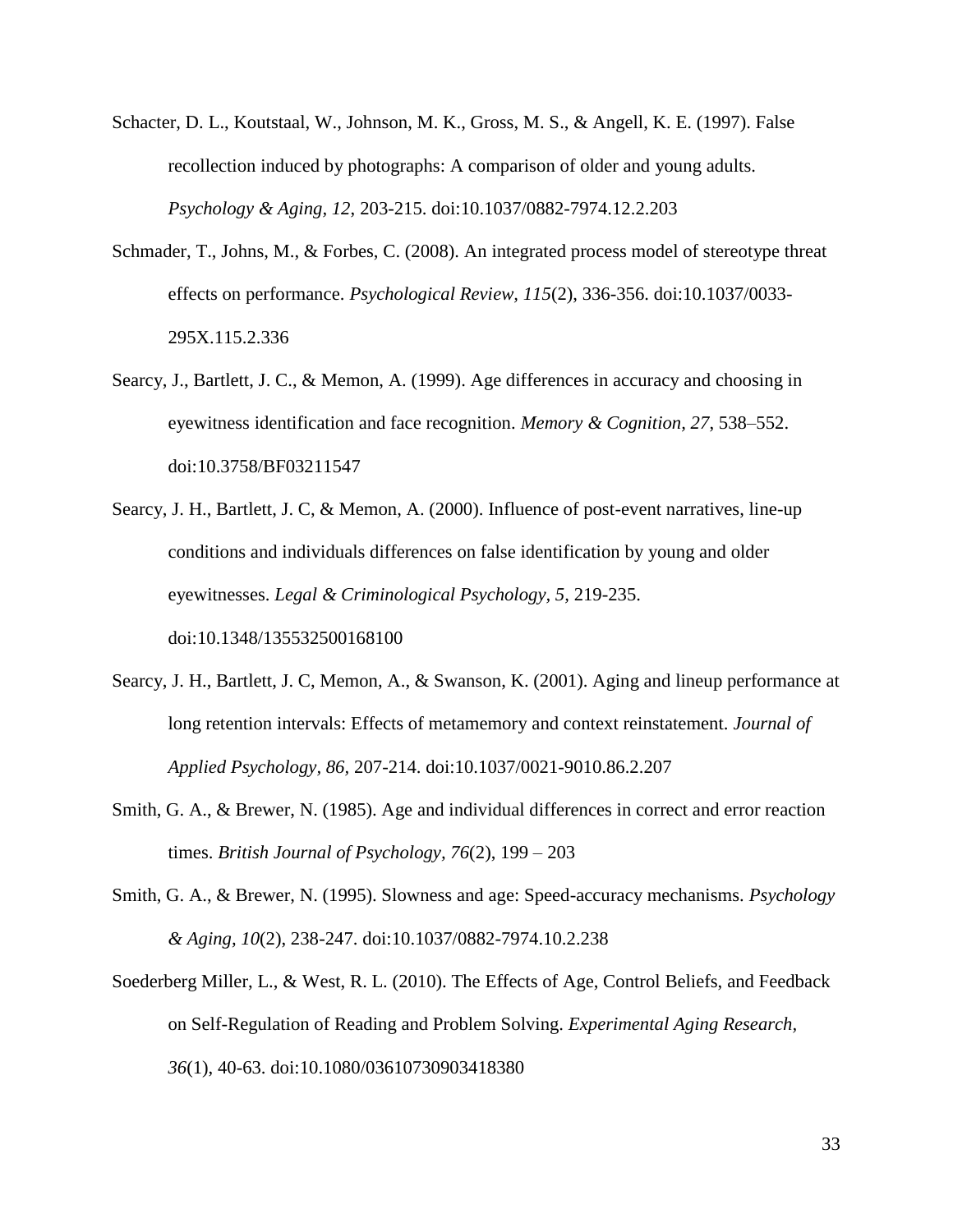- Starns, J. J., & Ratcliff, R. (2010). The effects of aging on the speed–accuracy compromise: Boundary optimality in the diffusion model. *Psychology & Aging, 25*(2), 377-390. doi:10.1037/a0018022
- Steele, C. M. (1997). A threat in the air: How stereotypes shape intellectual identity and performance. *American Psychologist*, *52*, 613–629. doi:10.1037/0003-066X.52.6.613
- Steele, C. M., Spencer, S. J., & Aronson, J. (2002). Contending with group image: The psychology of stereotype and social identity threat. In M. P. Zanna (Ed.), *Advances in Experimental Social Psychology* (pp. 379–440). San Diego, CA: Academic Press.
- Thomas, A. K., & S. J. Dubois (2011). Reducing the Burden of Stereotype Threat Eliminates Age Differences in Memory Distortion. *Psychological Science, 22*, 1515-1517. *doi:10.1177/0956797611425932*
- Thomas, A. K. & Sommers, M. S. (2005). Attention to item-specific processing eliminates age effects in false memories. *Journal of Memory & Language, 52*, 71-86. doi:10.1016/j.jml.2004.08.001
- Van Dijk, D., & Kluger, A. N. (2011). Task type as a moderator of positive/negative feedback effects on motivation and performance: A regulatory focus perspective. *Journal of Organizational Behavior*, *32*(8), 1084-1105. doi:10.1002/job.725
- Whitlatch, C. J., Feinberg, L., & Tucke, S. (2005). Accuracy and consistency of responses from persons with cognitive impairment. *Dementia: The International Journal of Social Research & Practice*, *4*(2), 171-183. doi:10.1177/1471301205051091
- Wilcock, R., Bull, R., & Vrij, A. (2005). Aiding the performance of older eyewitnesses**:** Enhanced non-biased line-up instructions and line-up presentation. *Psychiatry, Psychology & Law, 12*, 129-141. doi:10.1375/pplt.2005.12.1.129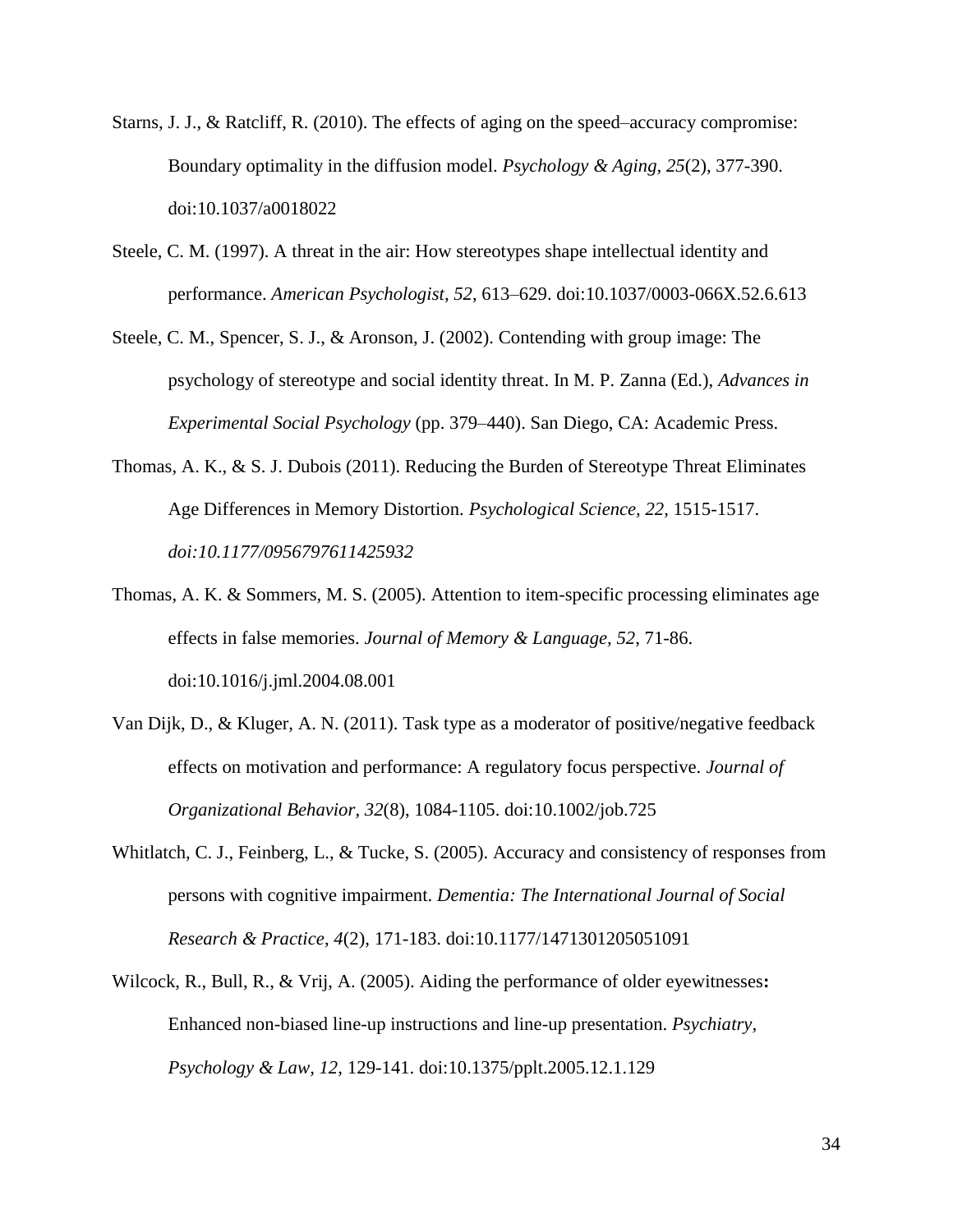- Yarmey, A. D., Jones, H. P., & Rashid, S. (1984). Eyewitness memory of elderly and young adults. In D. Mueller, Blackman, D., & Chapman, A. (Ed.), *Psychology and Law*. New York, NY: Wiley.
- Yonelinas A. P. *(*2002*).* The nature of recollection and familiarity: A review of 30 years of research*. Journal of Memory & Language, 46,* 441*–*517. doi:10.1006/jmla.2002.2864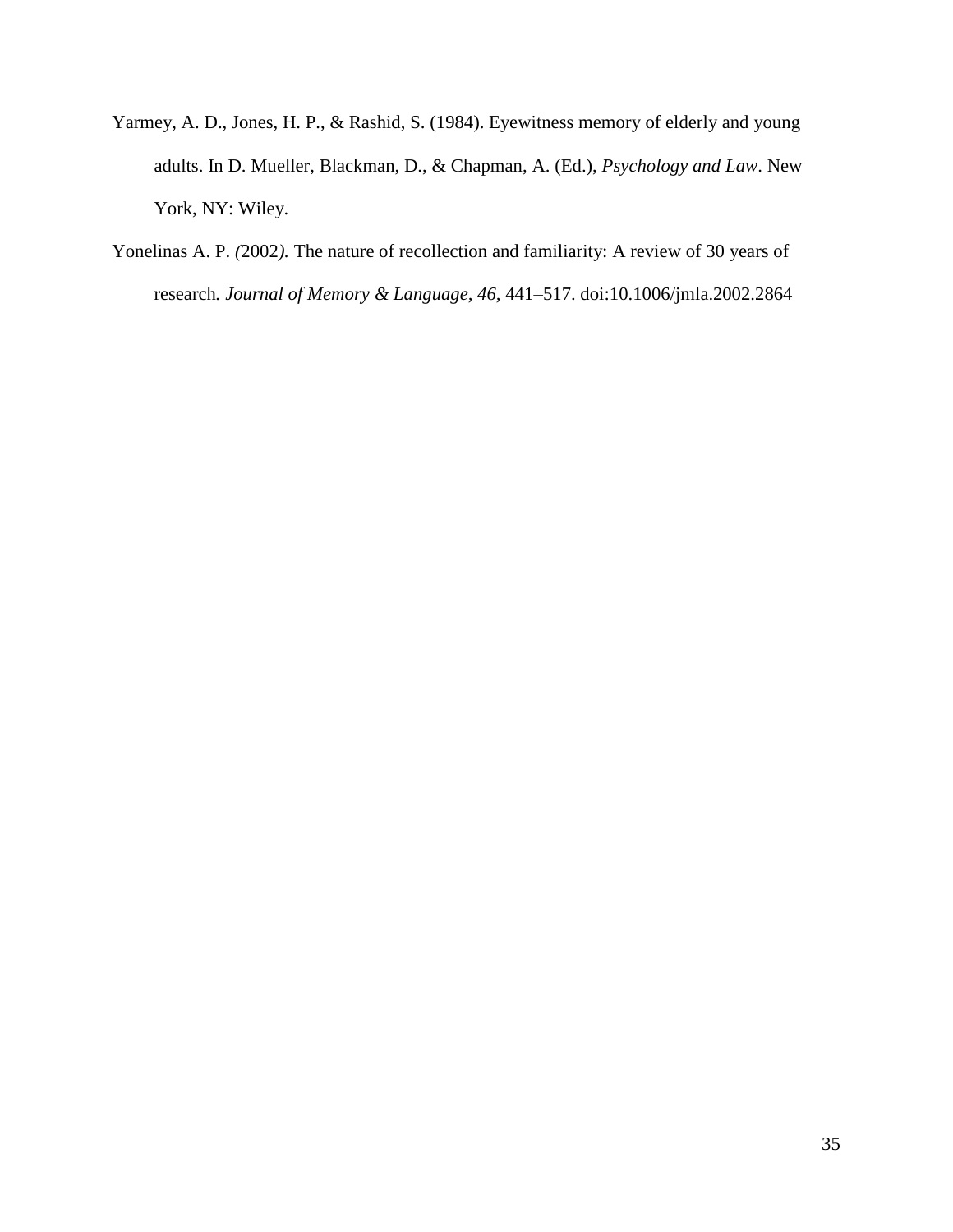## Footnote

1 We used photographs of older and young adults to control for possible effects of own age bias, which refers to the phenomenon whereby memory for faces of one's own age group is better compared to memory for faces outside one's age group (for a meta-analytic and theoretical review see Rhodes & Anastasi, 2012). The own-age bias effect was not observed in the present study, however. In fact, young adults better remembered the older compared to young adult photographs, whereas for older adults, memory for the older compared to the young photographs did not differ. One possible reason why own age bias effects were not observed is because the young adult photographs were more homogenous with respect to age and clothing compared to the older adult stimuli. For the young adult stimuli, the age range of the individual pictured was narrower and they all wore the same clothing, whereas for the older adult stimuli, the individuals were drawn from a larger age range and each individual wore unique clothing. Perhaps the young adult sample demonstrated better memory for the older compared to young photographs because they were utilizing distinctiveness with respect to age and clothing to make their recognition judgments, whereas older adults were not. As such, we could not examine own age bias because target age was confounded with distinctiveness. Additionally, the effects of information were consistent across the face databases. Therefore, we collapsed across the face databases in the analysis presented.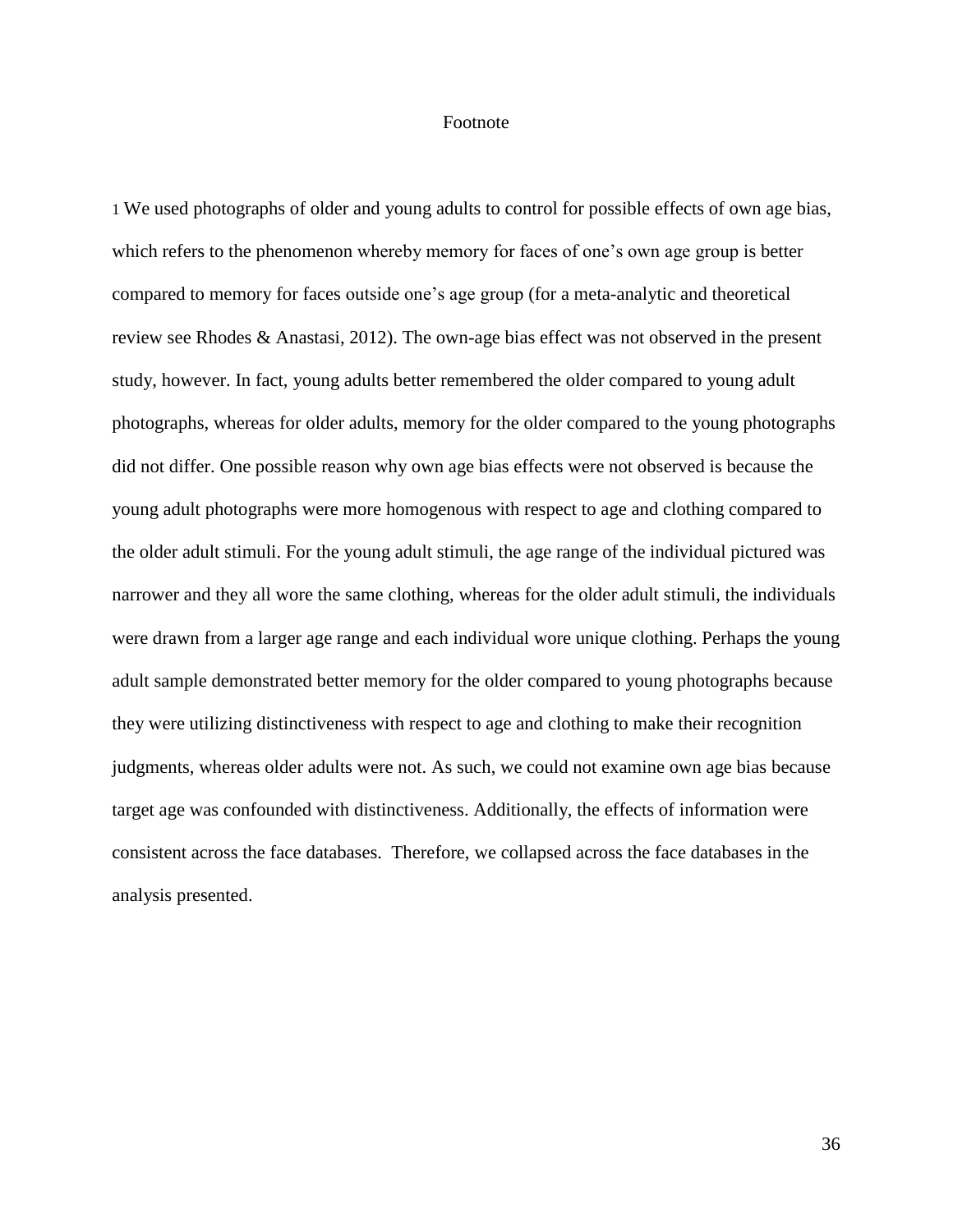*Table 1. Mean positive identification rates (+1 SEM) as a function of participant age,* 

*information, and test face status.*

| Condition           |       | Mean       | <b>SEM</b> |      |
|---------------------|-------|------------|------------|------|
| Control             | Young | Old        | 0.66       | 0.02 |
|                     |       | New        | 0.29       | 0.02 |
|                     | Older | Old        | 0.66       | 0.03 |
|                     |       | New        | 0.32       | 0.02 |
| False Negative (FN) | Young | Old        | 0.72       | 0.02 |
|                     |       | <b>New</b> | 0.33       | 0.02 |
|                     | Older | Old        | 0.76       | 0.03 |
|                     |       | <b>New</b> | 0.30       | 0.02 |
| False Positive (FP) | Young | Old        | 0.69       | 0.02 |
|                     |       | New        | 0.27       | 0.02 |
|                     | Older | Old        | 0.66       | 0.03 |
|                     |       | <b>New</b> | 0.30       | 0.02 |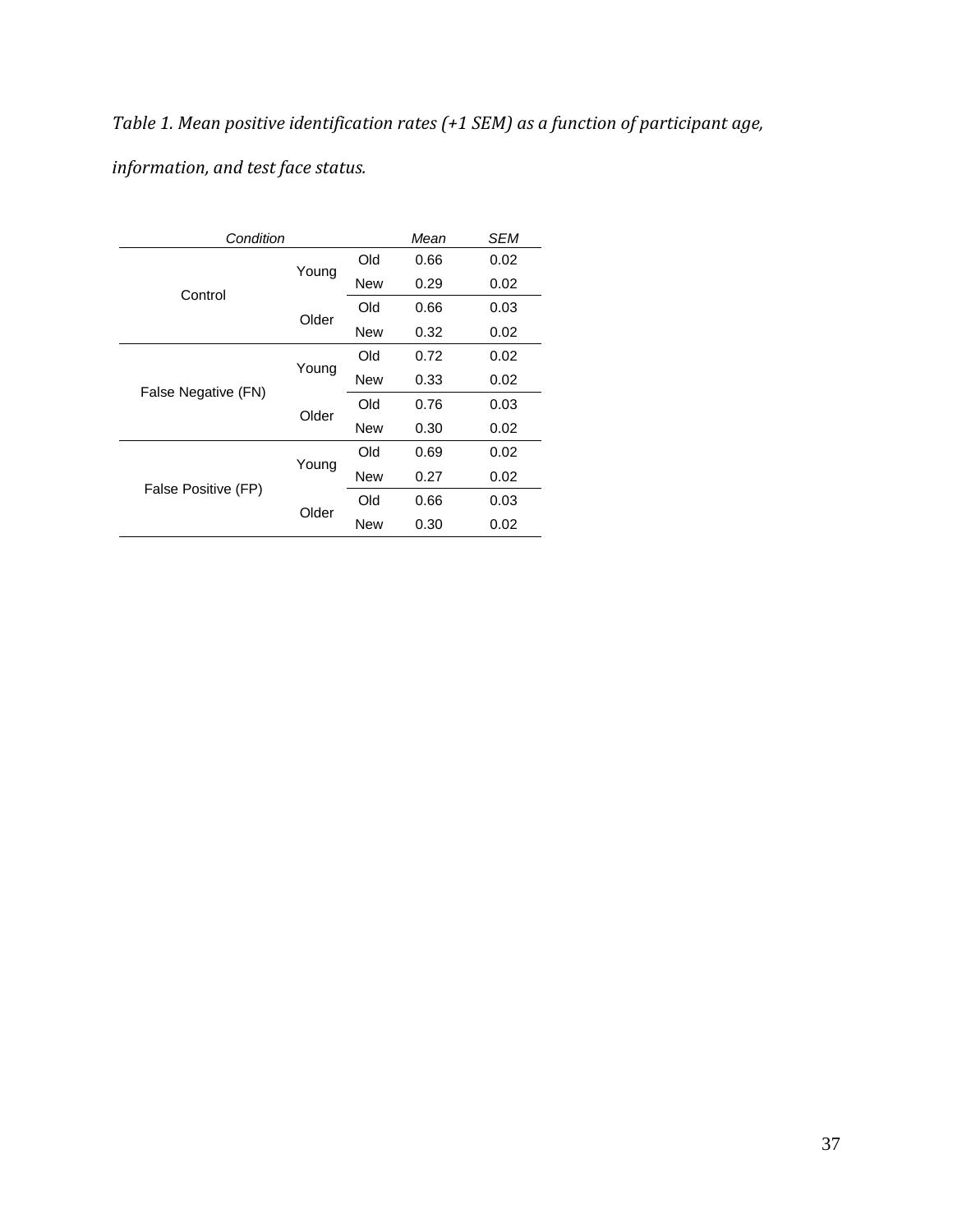

Figure 1. Mean proportion of remember responses  $(\pm 1$  SEM) by age and information type.